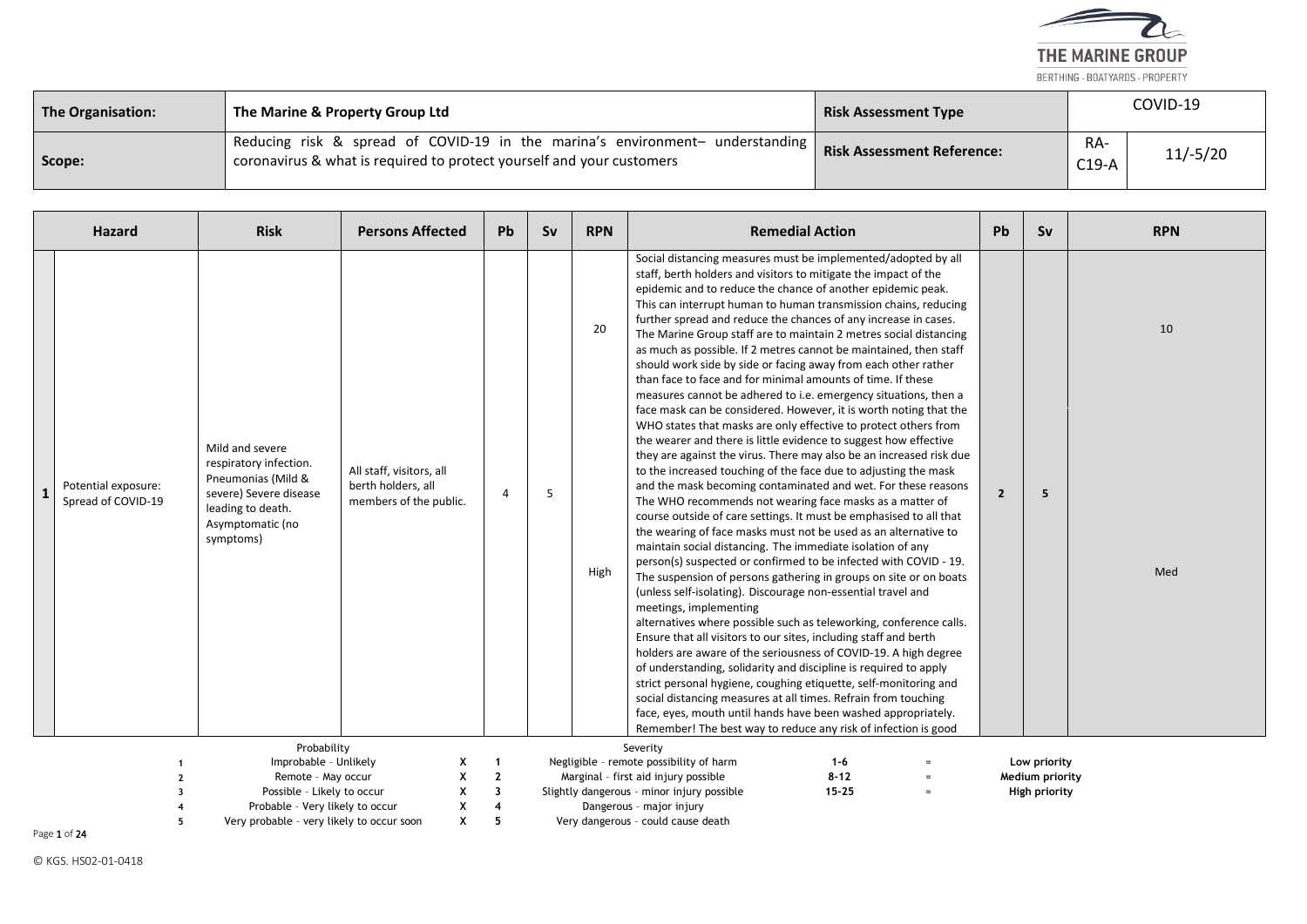

| hygiene and avoiding direct or close contact with a potentially     |  |
|---------------------------------------------------------------------|--|
| infected person. Appropriate signage to be installed in strategic   |  |
| positions.                                                          |  |
| Where staff have the facility to work from home this should be      |  |
| continued. Marina receptions must have appropriate social           |  |
| distancing measures implemented and traffic should be kept to an    |  |
| absolute minimum.                                                   |  |
| Adequate facilities should be provided to enable hand washing at    |  |
| all offices and any other places that it may be required. i.e. hand |  |
| sanitiser stations.                                                 |  |
| Maintain social distancing measures at all times and in the event   |  |
| of possible emergency situations including administering First Aid, |  |
| appropriate PPE should be worn i.e. respirators/face                |  |
| masks/disposable gloves.                                            |  |
| Prior to, and on completion of equipment being used/touched it      |  |
| should be wiped down with alcohol swabs or soap and water.          |  |
| Disposable gloves should be used where required and disposed of     |  |
| appropriately on completion. Staff over 70 years old, that have an  |  |
| underlying health condition, or persons who are pregnant are        |  |
| strongly advised to stay at home. The Marine Group where            |  |
| possible, will help you to do this or find useful ways you can      |  |
| support the organisation through this difficult period. All         |  |
| employees should follow the public health official advice and       |  |
| guidance whenever possible, ensuring good hygiene practices,        |  |
| such as frequent hand washing and respiratory etiquette, to         |  |
| protect against infections. Employees should seek professional      |  |
| healthcare advice if feeling unwell as per the government           |  |
| guidelines                                                          |  |

| Probability                               |  | Severity                                   |           |     |                 |
|-------------------------------------------|--|--------------------------------------------|-----------|-----|-----------------|
| Improbable - Unlikely                     |  | Negligible - remote possibility of harm    | 1-6       | $=$ | Low priority    |
| Remote - May occur                        |  | Marginal - first aid injury possible       | $8 - 12$  | $=$ | Medium priority |
| Possible - Likely to occur                |  | Slightly dangerous - minor injury possible | $15 - 25$ | $=$ | High priority   |
| Probable - Very likely to occur           |  | Dangerous - major injury                   |           |     |                 |
| Very probable - very likely to occur soon |  | Very dangerous - could cause death         |           |     |                 |

Page 2 of 24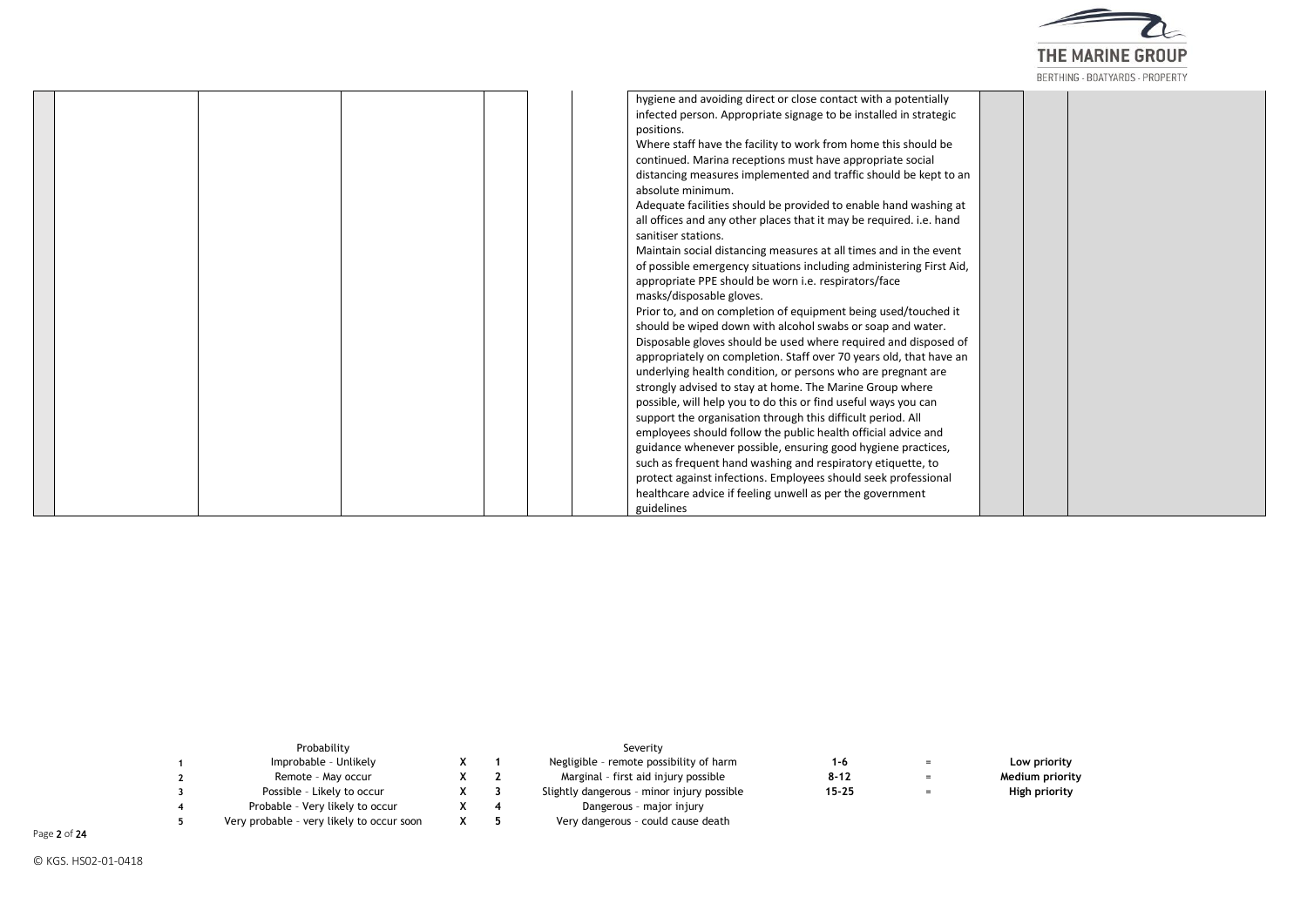

|              | <b>Hazard</b>                                                 | <b>Risk</b>                                                                                                                                        | <b>Persons affected</b>                                                     | Pb                            | Sv | <b>RPN</b> | <b>Remedial Action</b>                                                                                                                                                                                                                                                                                                                                                                                                                                                                                                                                                                                                                                                                                                                                                                                                                                                                                                                                                                                                                                                                                                                                                                                                                                                                                                                                                                                                                                                                                                                                                                                                                                                                                                                                                                                                      | <b>Pb</b>      | Sv | <b>RPN</b> |
|--------------|---------------------------------------------------------------|----------------------------------------------------------------------------------------------------------------------------------------------------|-----------------------------------------------------------------------------|-------------------------------|----|------------|-----------------------------------------------------------------------------------------------------------------------------------------------------------------------------------------------------------------------------------------------------------------------------------------------------------------------------------------------------------------------------------------------------------------------------------------------------------------------------------------------------------------------------------------------------------------------------------------------------------------------------------------------------------------------------------------------------------------------------------------------------------------------------------------------------------------------------------------------------------------------------------------------------------------------------------------------------------------------------------------------------------------------------------------------------------------------------------------------------------------------------------------------------------------------------------------------------------------------------------------------------------------------------------------------------------------------------------------------------------------------------------------------------------------------------------------------------------------------------------------------------------------------------------------------------------------------------------------------------------------------------------------------------------------------------------------------------------------------------------------------------------------------------------------------------------------------------|----------------|----|------------|
| $\mathbf{2}$ | Physical<br>isolation/Uncertainty                             | Anxiety/Stress/Mental<br>Health                                                                                                                    | All the Marina Group<br>staff                                               | $\overline{\mathbf{3}}$       | Δ  | 15<br>High | Keep in touch with colleagues regularly, text, phone and make every effort to attend online<br>meetings. Maintain a routine so colleagues know when you are available,<br>dress for work to maintain routine and focus.<br>Stay active and try to leave the house every day and get some fresh air. Take regular breaks,<br>especially when sat in front of a screen all day. Take notice of your mood, and that of<br>colleagues and discuss openly if you are struggling.<br>Spend a few minutes settling into your workspace, prioritising your to do list and preparing<br>to be at work. In the same way, practice a shut-down at the end of the day.<br>A sensible worktop and screen arrangement are essential and consider the same principals<br>from your office based DSE assessment. In due course if the need to work from home<br>becomes more permanent then The Marine Group will offer remote Display Screen<br>Assessments. In the meantime, make sure you are comfortable, at the very least you should<br>use a comfortable chair. Regular contact, briefings and updates from Head Office and<br>managers.                                                                                                                                                                                                                                                                                                                                                                                                                                                                                                                                                                                                                                                                                             | $\overline{2}$ | Δ  | -8<br>Med  |
| 3            | <b>Boatyard Services and</b><br>Contractors coming to<br>site | Mild and Severe<br>Respiratory infection,<br>Pneumonias (mild and<br>severe), Severe disease<br>leading to death,<br>Asymptomatic (no<br>symptoms) | All staff, all visitors,<br>all berth holders, all<br>members of the public | 4                             | 5  | 20<br>High | Boatyard services and Contractors can only conduct their work where these services can<br>be conducted safely, and social distancing measures can be maintained. Usual contractor<br>procedure to be followed i.e. marina reception social distancing maintained however,<br>COVID-19 must have been considered in the contractors' risk assessment. All of the<br>relevant measures detailed in Section 1 above in this Marine Group risk assessment<br>should be considered and adopted where appropriate. Active monitoring of contractors<br>to continue with additional measures above considered and contractors must be asked to<br>leave if they are not complying with government guidelines and recommendations.<br>Ongoing dynamic risk assessment and maintain social distancing. The Marine Group to<br>provide usual staffing and facilities for these services The Marine Group work processes<br>should be adapted to accommodate 2m social distancing measures where possible.<br>Where work is undertaken by staff and 2 metres social distancing is not achievable i.e.<br>emergency situations then all of the relevant measures detailed in Section 1 above in this<br>Marine Group risk assessment should be considered and adopted where appropriate. A<br>face mask must never be considered or adopted as a substitute for social distancing. Staff<br>undertaking any type of work must not be showing symptoms of the coronavirus. If<br>wearing a mask, hands must be thoroughly washed prior to donning a face mask.<br>Disposable gloves should be worn after donning a face mask. Staff must refrain from<br>touching facial area wherever possible. Surfaces touched including tools should be wiped<br>down and cleaned on completion of work. Gloves should be removed and disposed of or | $\overline{2}$ | 5  | 10<br>Med  |
|              | $\overline{2}$                                                | Probability<br>Improbable - Unlikely<br>Remote - May occur                                                                                         | х<br>X                                                                      | -1<br>$\overline{\mathbf{z}}$ |    |            | Severity<br>Negligible - remote possibility of harm<br>Low priority<br>1-6<br>$8 - 12$<br>Marginal - first aid injury possible<br>Medium priority                                                                                                                                                                                                                                                                                                                                                                                                                                                                                                                                                                                                                                                                                                                                                                                                                                                                                                                                                                                                                                                                                                                                                                                                                                                                                                                                                                                                                                                                                                                                                                                                                                                                           |                |    |            |

**3** Possible – Likely to occur **X 3** Slightly dangerous – minor injury possible **15-25** = **High priority**

**4** Probable – Very likely to occur **X 4** Dangerous – major injury **5** Very probable – very likely to occur soon **X 5** Very dangerous – could cause death

Page 3 of 24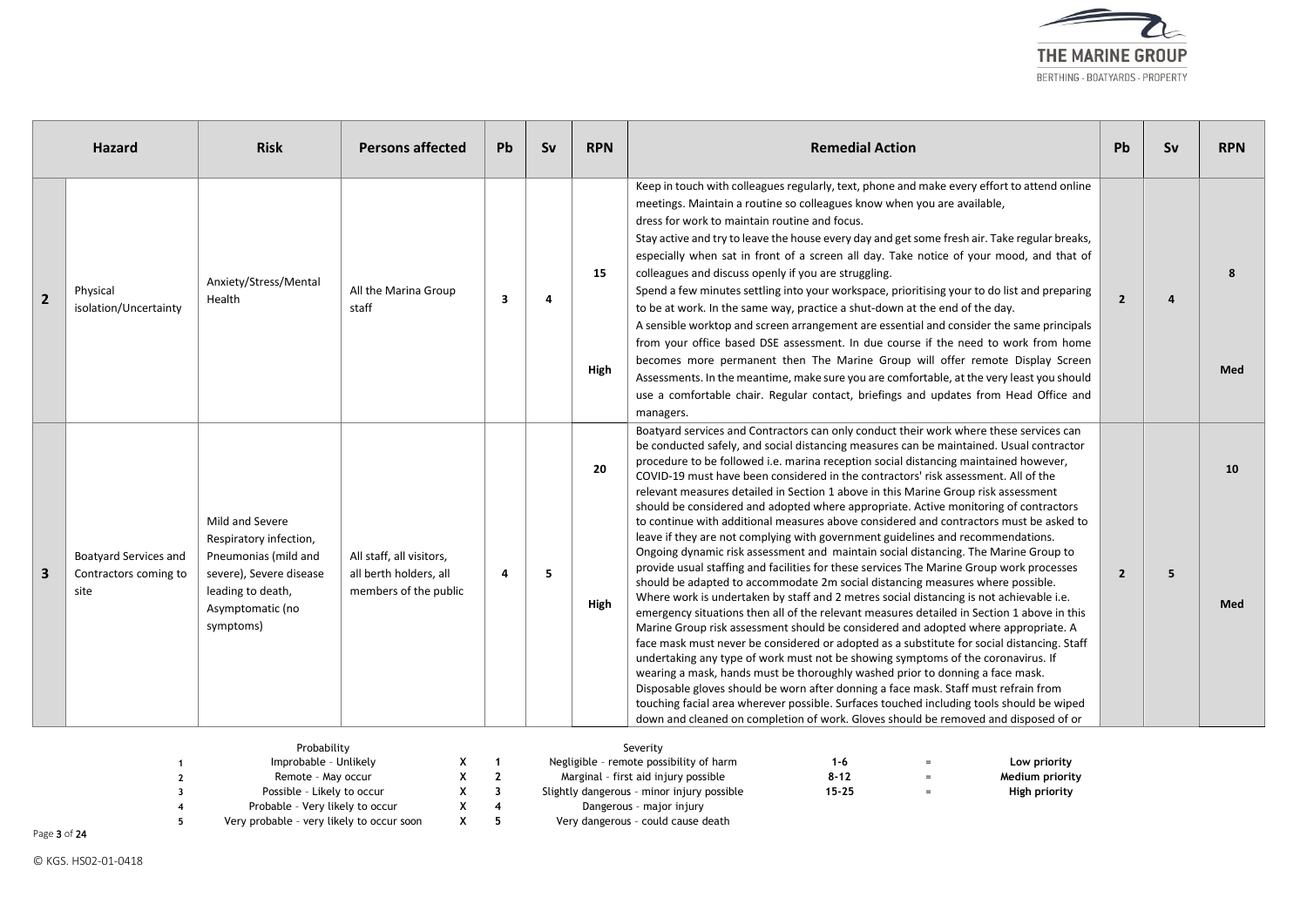

|          |                                                                                                               |                                                                                                                                                    |                                                                             |                        |   |            | stored appropriately and hands washed thoroughly prior to removing the face mask.<br>Gloves and masks should be disposed of correctly where appropriate and hands washed<br>thoroughly on completion.                                                                                                                                                                                                                                                                                                                                                                                                                                            |                |   |           |
|----------|---------------------------------------------------------------------------------------------------------------|----------------------------------------------------------------------------------------------------------------------------------------------------|-----------------------------------------------------------------------------|------------------------|---|------------|--------------------------------------------------------------------------------------------------------------------------------------------------------------------------------------------------------------------------------------------------------------------------------------------------------------------------------------------------------------------------------------------------------------------------------------------------------------------------------------------------------------------------------------------------------------------------------------------------------------------------------------------------|----------------|---|-----------|
| $\Delta$ | Operating the dredger<br>in various sites                                                                     | Mild and Severe<br>Respiratory infection,<br>Pneumonias (mild and<br>severe), Severe disease<br>leading to death,<br>Asymptomatic (no<br>symptoms) | All staff, third persons                                                    | $\boldsymbol{\Lambda}$ | 5 | 20<br>High | Social distancing measures must be implemented/adopted by all staff. Keeping third<br>persons at a safe distance whilst the dredger is moored or being loaded or unloaded from<br>the transport vehicle. If you become ill whilst operating the dredger mitigate the<br>information in section 9 of this risk assessment. The dredger operators must read all<br>sections of this risk assessment and ensure they implement the best practices as laid out<br>in this risk assessment. Be prepared to stop operations should the risk of exposure to the<br>coronavirus become apparent. Ongoing dynamic risk assessment to be used if required. | $\overline{2}$ | 5 | 10<br>Med |
| 5        | Leisure Moorings                                                                                              | Mild and Severe<br>Respiratory infection,<br>Pneumonias (mild and<br>severe), Severe disease<br>leading to death,<br>Asymptomatic (no<br>symptoms) | All staff, all visitors,<br>all berth holders, all<br>members of the public | 4                      | 5 | 20<br>High | If berth holders are using or working on their boats, then ongoing dynamic risk<br>assessment and maintaining social distancing should be adhered to by all. The boat owner<br>should be reminded when this is not the case. Government social distancing measures<br>apply. Boat owners should not stay on their boats overnight, as per government guidance.<br>The Marine Group to provide usual staffing and facilities for these services.                                                                                                                                                                                                  | $\overline{2}$ | 5 | 10<br>Med |
|          | <b>Commercial Moorings</b><br>Fishing, Police, RNLI,<br>RN etc.                                               | Mild and Severe<br>Respiratory infection,<br>Pneumonias (mild and<br>severe), Severe disease<br>leading to death,<br>Asymptomatic (no<br>symptoms) | All staff, all visitors,<br>all berth holders, all<br>members of the public | $\overline{a}$         | 5 | 20<br>High | Ongoing dynamic risk assessment and always maintain social distancing measures. The<br>Marine Group are to provide usual staffing and facilities for these services.                                                                                                                                                                                                                                                                                                                                                                                                                                                                             | $\overline{2}$ | 5 | 10<br>Med |
|          | Fuel Provision - to<br>supply essential<br>commercial activities<br>such as fishing, Police,<br>RNLI, RN etc. | Mild and Severe<br>Respiratory infection,<br>Pneumonias (mild and<br>severe), Severe disease<br>leading to death,<br>Asymptomatic (no<br>symptoms) | All staff, all visitors,<br>all berth holders, all<br>members of the public | 4                      | 5 | 20<br>High | Ongoing dynamic risk assessment and maintain social distancing at all times. The Marine<br>Group to provide usual staffing and facilities for these services. All other fuel delivery risk<br>assessments and safe operating procedures should be followed                                                                                                                                                                                                                                                                                                                                                                                       | $\overline{2}$ | 5 | 10<br>Med |

| Probability                               |  | Severity                                   |           |     |                 |
|-------------------------------------------|--|--------------------------------------------|-----------|-----|-----------------|
| Improbable - Unlikely                     |  | Negligible - remote possibility of harm    | 1-6       |     | Low priority    |
| Remote - May occur                        |  | Marginal - first aid injury possible       | $8 - 12$  |     | Medium priority |
| Possible - Likely to occur                |  | Slightly dangerous - minor injury possible | $15 - 25$ | $=$ | High priority   |
| Probable - Very likely to occur           |  | Dangerous - major injury                   |           |     |                 |
| Very probable - very likely to occur soon |  | Very dangerous - could cause death         |           |     |                 |

Page 4 of 24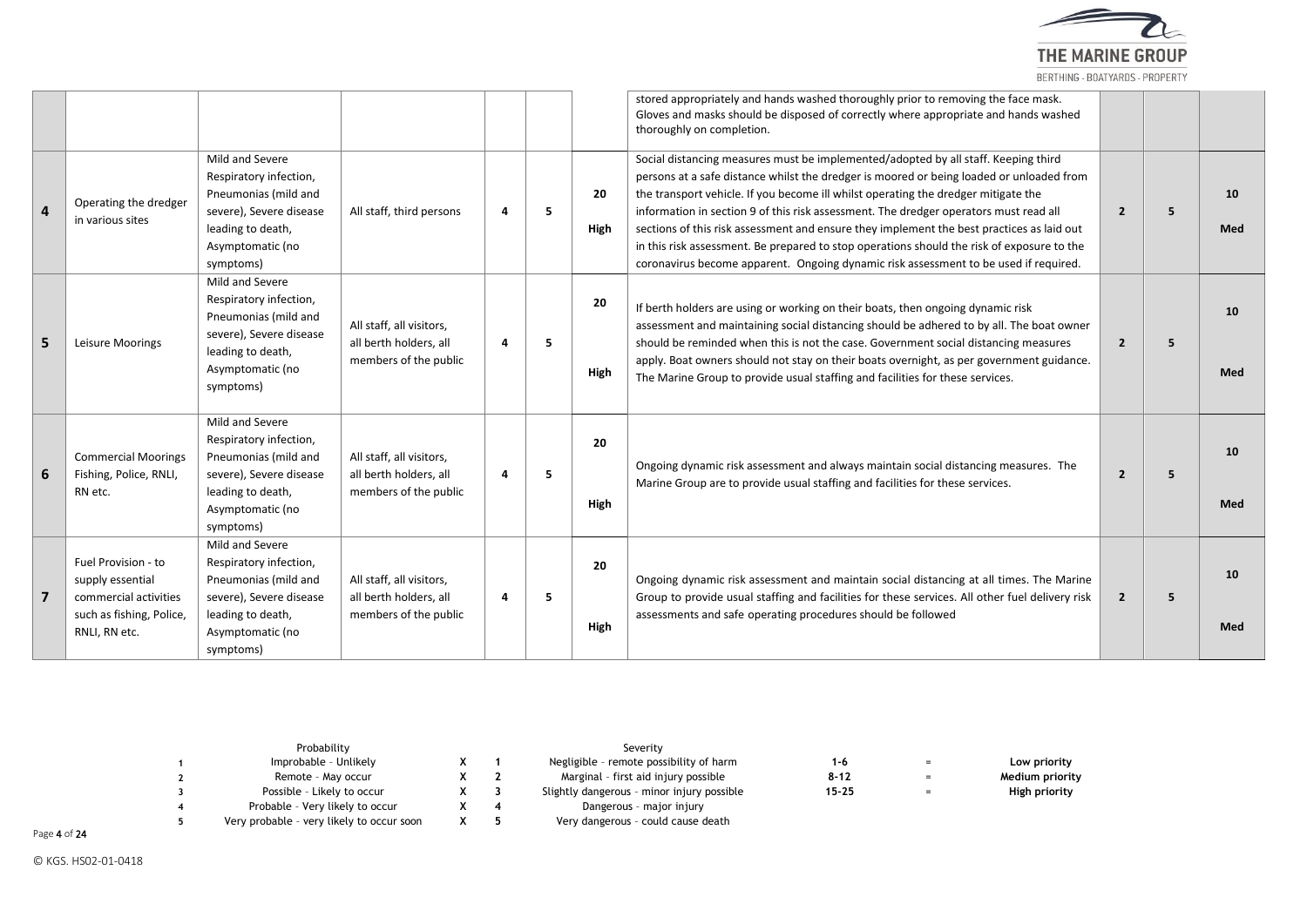

|    | <b>Hazard</b>                                                                        | <b>Risk</b>                                                                                                                                       | <b>Persons affected</b>                                                     | <b>Pb</b> | Sv | <b>RPN</b> | <b>Remedial Action</b>                                                                                                                                                                                                                                                                                                                                                                                                                                                                                                                                                                                                                                                                                                                                                                                                                                                                                                     | Pb             | Sv | <b>RPN</b> |
|----|--------------------------------------------------------------------------------------|---------------------------------------------------------------------------------------------------------------------------------------------------|-----------------------------------------------------------------------------|-----------|----|------------|----------------------------------------------------------------------------------------------------------------------------------------------------------------------------------------------------------------------------------------------------------------------------------------------------------------------------------------------------------------------------------------------------------------------------------------------------------------------------------------------------------------------------------------------------------------------------------------------------------------------------------------------------------------------------------------------------------------------------------------------------------------------------------------------------------------------------------------------------------------------------------------------------------------------------|----------------|----|------------|
| 8  | Contracting and or<br>spreading the<br>Coronavirus during<br>emergency<br>situations | Mild and Severe<br>Respiratory infection,<br>Pneumonias (mild and<br>severe), Severe disease<br>leading to death,<br>Asymptomatic (no<br>symptoms | All staff, all visitors,<br>all berth holders, all<br>members of the public | 4         | 5  | 20<br>High | Minimum staffing levels are crucial, and each marina should always have sufficient staff<br>present to adopt emergency scenarios as detailed in the Marina fire risk assessment. In<br>the event of an emergency situation normal emergency procedures will apply - specifically<br>surrounding Fire Safety and the ability to meet the requirements of the Regulatory<br>Reform Fire Safety Order 2005 in the event of a fire alarm activation normal emergency<br>procedures will apply. Evacuation routes must be maintained and checked regularly with<br>COVID-19 measures being considered. During an evacuation of a building or any other<br>area relevant staff should understand the evacuation strategy, COVID-19 and social<br>distancing measures must be maintained including Muster points. PEEP's (Personal<br>emergency evacuation plan) must continue to be conducted and reviewed where<br>appropriate. | $\overline{2}$ | 5  | 10<br>Med  |
| 9  | If someone falls ill                                                                 | Mild and Severe<br>Respiratory infection,<br>Pneumonias (mild and<br>severe), Severe disease<br>leading to death,<br>Asymptomatic (no<br>symptoms | All staff, all visitors,<br>all berth holders, all<br>members of the public | 3         | 5  | 15<br>High | If a worker develops a high temperature (37.8°c or greater) or a persistent cough while at<br>work, they should:<br>• Ensure their manager or supervisor is informed<br>• Return home immediately<br>• Avoid touching anything<br>• Cough or sneeze into a tissue and put it in a bin, or if they do not have tissues, cough and<br>sneeze into the crook of their elbow.<br>They must then follow the guidance on self-isolation and not return to work until their<br>period of self-isolation has been completed.<br>Their work area, any equipment or vehicle they have used should ideally be quarantined<br>for 72 hours before thorough cleaning, any communal areas should be thoroughly cleaned.                                                                                                                                                                                                                  | $\overline{2}$ | 5  | 10<br>Med  |
| 10 | Traveling                                                                            | Mild and Severe<br>Respiratory infection,<br>Pneumonias (mild and<br>severe), Severe disease                                                      | Staff                                                                       | 4         | 5  | 20         | Sharing vehicles for travel should be avoided unless strict control measures are introduced.<br>If a vehicle is used by more than one-person careful cleaning should take place between<br>swapping over. If a vehicle has been used by a person who is later believed to have<br>contracted COVID 19 it should be thoroughly cleaned, preferably after being left for 72                                                                                                                                                                                                                                                                                                                                                                                                                                                                                                                                                  | $\overline{2}$ | 5  | 10         |

| Probability                               |  | Severity                                   |           |     |                 |
|-------------------------------------------|--|--------------------------------------------|-----------|-----|-----------------|
| Improbable - Unlikely                     |  | Negligible - remote possibility of harm    | 1-6       | $=$ | Low priority    |
| Remote - May occur                        |  | Marginal - first aid injury possible       | $8 - 12$  | $=$ | Medium priority |
| Possible - Likely to occur                |  | Slightly dangerous - minor injury possible | $15 - 25$ | $=$ | High priority   |
| Probable - Very likely to occur           |  | Dangerous - major injury                   |           |     |                 |
| Very probable - very likely to occur soon |  | Very dangerous - could cause death         |           |     |                 |

Page 5 of 24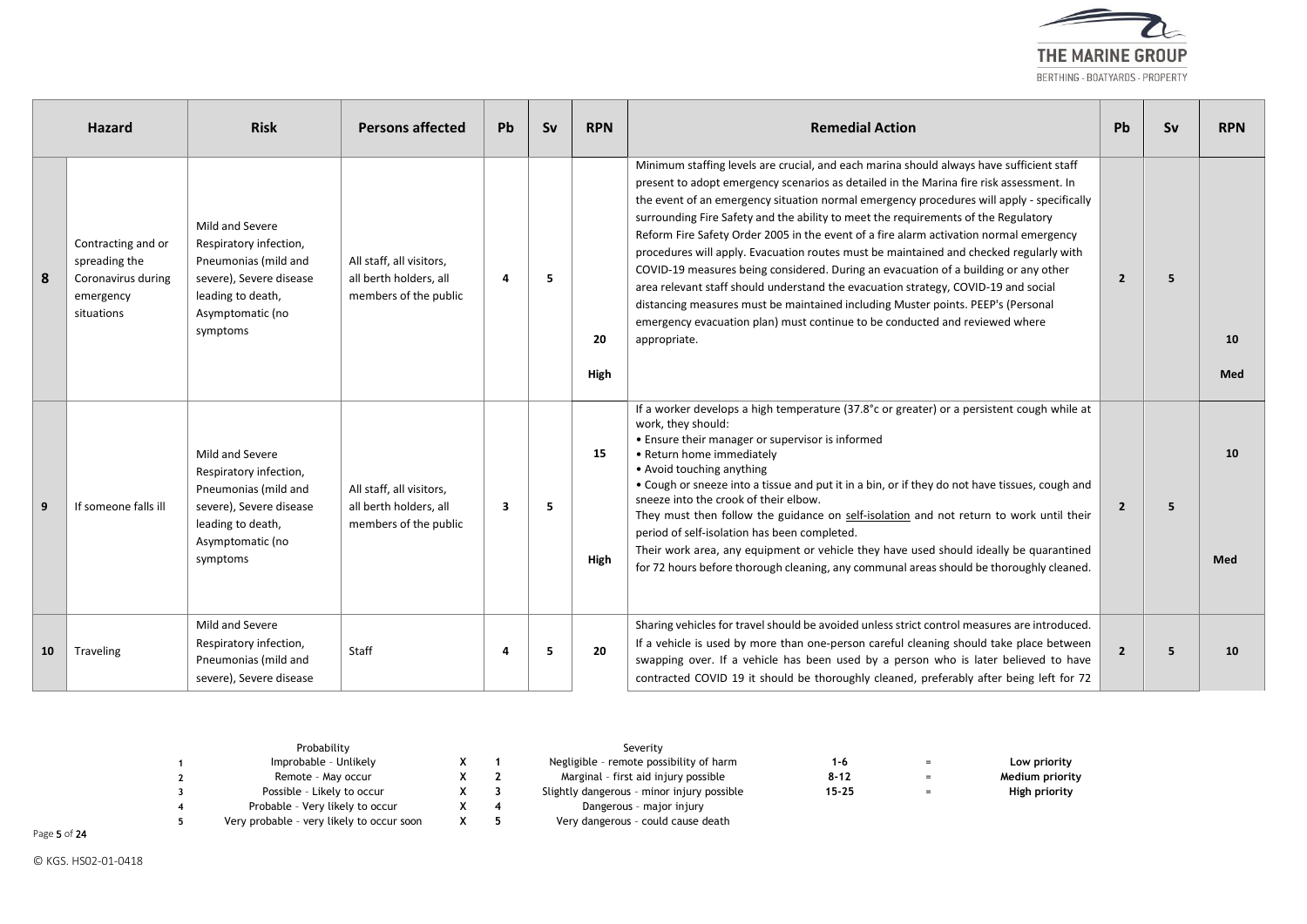

| leading to death,<br>Asymptomatic (no<br>symptoms | High | bours. Travel on public transport should be avoided if possible, off peak travel should be<br>considered to reduce potential exposure. Additional car and cycle parking to be provided<br>at the workplace. |  | Med |
|---------------------------------------------------|------|-------------------------------------------------------------------------------------------------------------------------------------------------------------------------------------------------------------|--|-----|
|---------------------------------------------------|------|-------------------------------------------------------------------------------------------------------------------------------------------------------------------------------------------------------------|--|-----|

|    | <b>Hazard</b>                                                                                                                                                            | <b>Risk</b>                                                                                                                                            | <b>Persons affected</b> | <b>Pb</b> | <b>Sv</b> | <b>RPN</b> | <b>Remedial Action</b>                                                                                                                                                                                                                                                                                                                                                                                                                                                                                                                                                                                                                                                                                                                                                                                                                                                                                                                                                                                                                                                                                                                                                                                                                    |                                                         | Pb | Sv | <b>RPN</b> |
|----|--------------------------------------------------------------------------------------------------------------------------------------------------------------------------|--------------------------------------------------------------------------------------------------------------------------------------------------------|-------------------------|-----------|-----------|------------|-------------------------------------------------------------------------------------------------------------------------------------------------------------------------------------------------------------------------------------------------------------------------------------------------------------------------------------------------------------------------------------------------------------------------------------------------------------------------------------------------------------------------------------------------------------------------------------------------------------------------------------------------------------------------------------------------------------------------------------------------------------------------------------------------------------------------------------------------------------------------------------------------------------------------------------------------------------------------------------------------------------------------------------------------------------------------------------------------------------------------------------------------------------------------------------------------------------------------------------------|---------------------------------------------------------|----|----|------------|
| 11 | Moving / contact<br>with work<br>equipment or other<br>items.                                                                                                            | Residual virus on surfaces<br>resulting in Mild and<br>severe respiratory<br>infection, pneumonia,<br>severe disease leading to<br>death, asymptomatic | Staff /third persons    |           |           | 20<br>High | Anyone moving materials should be aware of the possibility that virus may be present on items<br>for a period if an item or surface has been exposed to COVID 19. Where possible items should<br>be manually handled as little as possible and PPE such as disposable gloves may be required to<br>reduce contact. Items that have been handled by a person who is later believed to have<br>contracted COVID 19 should be thoroughly cleaned, preferably after being left for 72 hours.<br>Where face to face working is essential to carry out a task when working within 2 metres: Keep<br>this to 15 minutes or less where possible. Consider introducing an enhanced authorisation<br>process for these activities. Provide additional supervision to monitor and manage compliance.<br>Work equipment e.g. mechanical handling equipment, scanners computer terminals should<br>ideally be assigned to individual persons and cleaned regularly. Where work areas or equipment<br>is shared e.g. multiple shifts or users then the area and equipment must be thoroughly cleaned<br>between each person / shift. Where possible introduce one-way systems in the work area to<br>enable the 2m physical distancing to be maintained |                                                         |    | -5 | 10<br>Med  |
| 12 | Meetings and<br>briefings                                                                                                                                                | Mild and severe<br>respiratory infection,<br>pneumonia, severe disease                                                                                 | Staff /third persons    | -3        | 5         | 15<br>High | Avoid meetings and briefings if possible, Using mobile phones, video conference or email. If<br>meetings are required hold them outside or in a well-ventilated location, maintain 2-meter<br>rule                                                                                                                                                                                                                                                                                                                                                                                                                                                                                                                                                                                                                                                                                                                                                                                                                                                                                                                                                                                                                                        |                                                         |    | -5 | 5<br>Low   |
|    | Probability<br>Improbable - Unlikely<br>Remote - May occur<br>Possible - Likely to occur<br>Probable - Very likely to occur<br>Very probable - very likely to occur soon |                                                                                                                                                        |                         |           |           |            | Severity<br>Negligible - remote possibility of harm<br>$1 - 6$<br>Marginal - first aid injury possible<br>$8 - 12$<br>$=$<br>$15 - 25$<br>Slightly dangerous - minor injury possible<br>$=$<br>Dangerous - major injury<br>Very dangerous - could cause death                                                                                                                                                                                                                                                                                                                                                                                                                                                                                                                                                                                                                                                                                                                                                                                                                                                                                                                                                                             | Low priority<br><b>Medium priority</b><br>High priority |    |    |            |

Page 6 of 24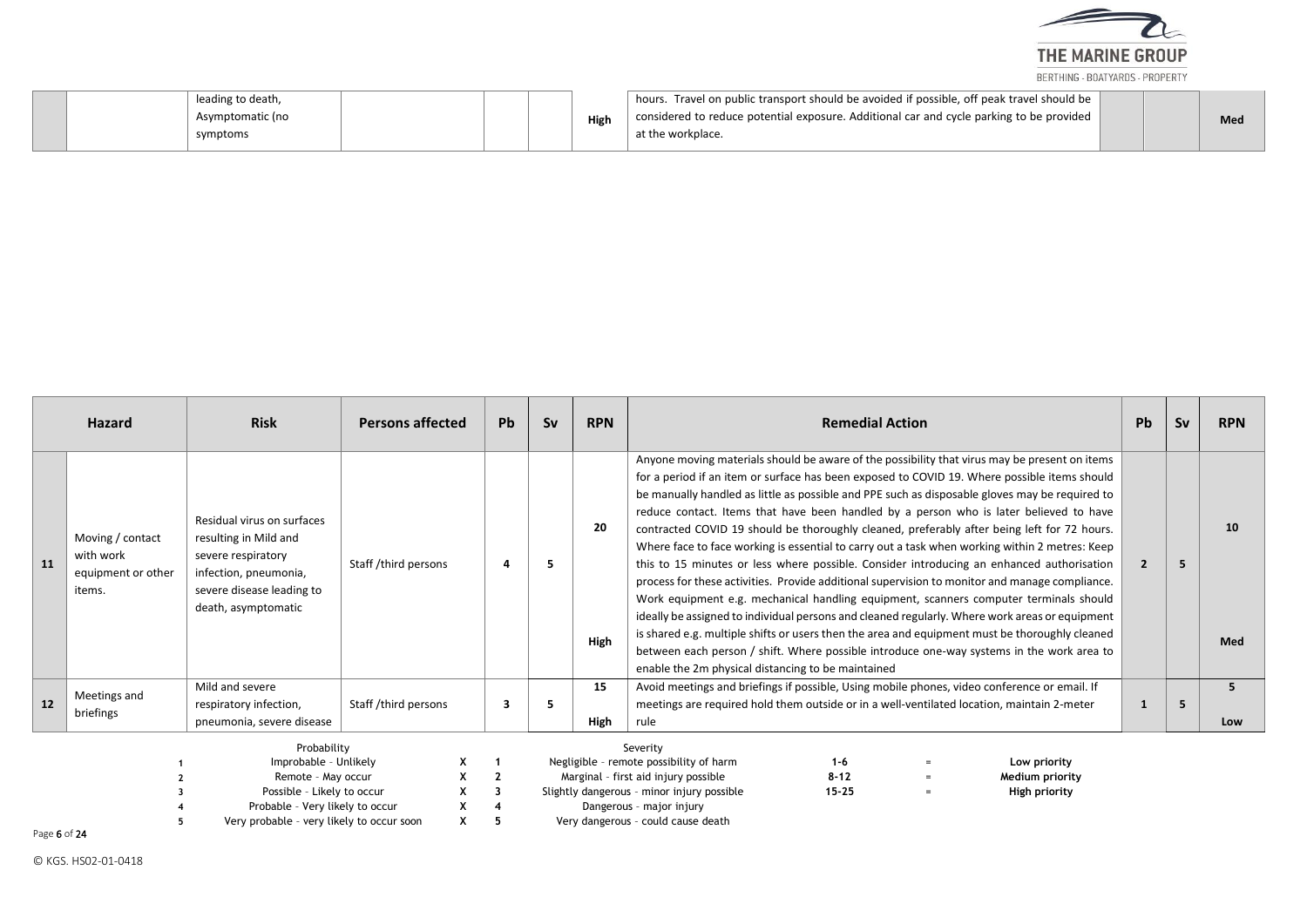

|           |                                                                                                       | leading to death,<br>asymptomatic                                                                                             |                                                                             |   |   |                   |                                                                                                                                                                                                                                                                                                                                                                                                                                                                                                                                                                                                                                                                                                                                                                         |                |    |           |
|-----------|-------------------------------------------------------------------------------------------------------|-------------------------------------------------------------------------------------------------------------------------------|-----------------------------------------------------------------------------|---|---|-------------------|-------------------------------------------------------------------------------------------------------------------------------------------------------------------------------------------------------------------------------------------------------------------------------------------------------------------------------------------------------------------------------------------------------------------------------------------------------------------------------------------------------------------------------------------------------------------------------------------------------------------------------------------------------------------------------------------------------------------------------------------------------------------------|----------------|----|-----------|
| 13        | Using welfare<br>facilities (Canteen<br>and toilets)                                                  | Welfare not cleaned<br>sufficiently, insufficient<br>washing facilities.                                                      | Staff /third persons                                                        | 3 | 5 | 15<br><b>High</b> | Welfare areas must be clean washing hands before and after using the facilities is essential.<br>Maintain the 2-meter rule as much as possible. Stagger break times to reduce the number of<br>persons using the facility at any one time. Do not sit at tables facing each other. Ideally cups,<br>crockery and utensils should be disposable or washed in a commercial dishwasher on a high<br>temperature. Food should be ideally prepacked and brought from home to avoid leaving site<br>during the shift. It may be beneficial to set up additional outdoor areas to take breaks.                                                                                                                                                                                 | $\overline{2}$ | 5. | 10<br>Med |
| 14        | PPE                                                                                                   | Mild and severe<br>respiratory infection,<br>pneumonia, severe<br>disease leading to death,<br>asymptomatic                   | All staff, all visitors,<br>all berth holders, all<br>members of the public | 4 | 5 | 20<br>High        | Where it is not possible to maintain a two-metre distance, each activity should be risk assessed<br>using the hierarchy of controls and against any sector-specific guidance, mindful that masks<br>(RPE) are the last resort in the hierarchy.<br>Re-usable PPE should be thoroughly cleaned after use and not shared between workers. Hand<br>hygiene is to be applied prior to handing PPE.<br>Single use PPE should be disposed, and double bagged.<br>Where personnel are required to work in specific environments (e.g. where persons are<br>shielding, with symptoms, or confirmed Coronavirus (COVID-19) cases may be present e.g.<br>healthcare or in a home environment) additional PPE should be considered specific to the<br>Coronavirus (COVID-19) risk. | $\overline{2}$ | 5  | 10<br>Med |
| <b>15</b> | Lack of employee<br>consultation and<br>engagement in<br>planning controls<br>within the<br>workplace | Increased staff anxiety at<br>returning to work,<br>potential claims that<br>measures have not been<br>adequately introduced. | Employees                                                                   | 3 | 3 | 9<br>Med          | Employers have a duty to consult employees on matters that concern Health and safety<br>issues, this may be directly with employees or by communicating with union representatives<br>or staff appointed safety representatives.<br>Staff are to be made aware of the risk assessment and required control measures which<br>should be in line with current guidance: https://www.gov.uk/guidance/working-safely-during-<br>coronavirus-covid-19.<br>The staying COVID-19 Secure poster should be displayed:<br>https://assets.publishing.service.gov.uk/media/5eb97d30d3bf7f5d364bfbb6/staying-covid-<br>19-secure.pdf                                                                                                                                                 | 1              | 3  | ર<br>Low  |

| Probability                               |  | Severity                                   |           |     |                 |
|-------------------------------------------|--|--------------------------------------------|-----------|-----|-----------------|
| Improbable - Unlikely                     |  | Negligible - remote possibility of harm    | 1-6       |     | Low priority    |
| Remote - May occur                        |  | Marginal - first aid injury possible       | 8-12      | $=$ | Medium priority |
| Possible - Likely to occur                |  | Slightly dangerous - minor injury possible | $15 - 25$ |     | High priority   |
| Probable - Very likely to occur           |  | Dangerous - major injury                   |           |     |                 |
| Very probable - very likely to occur soon |  | Very dangerous - could cause death         |           |     |                 |

Page 7 of 24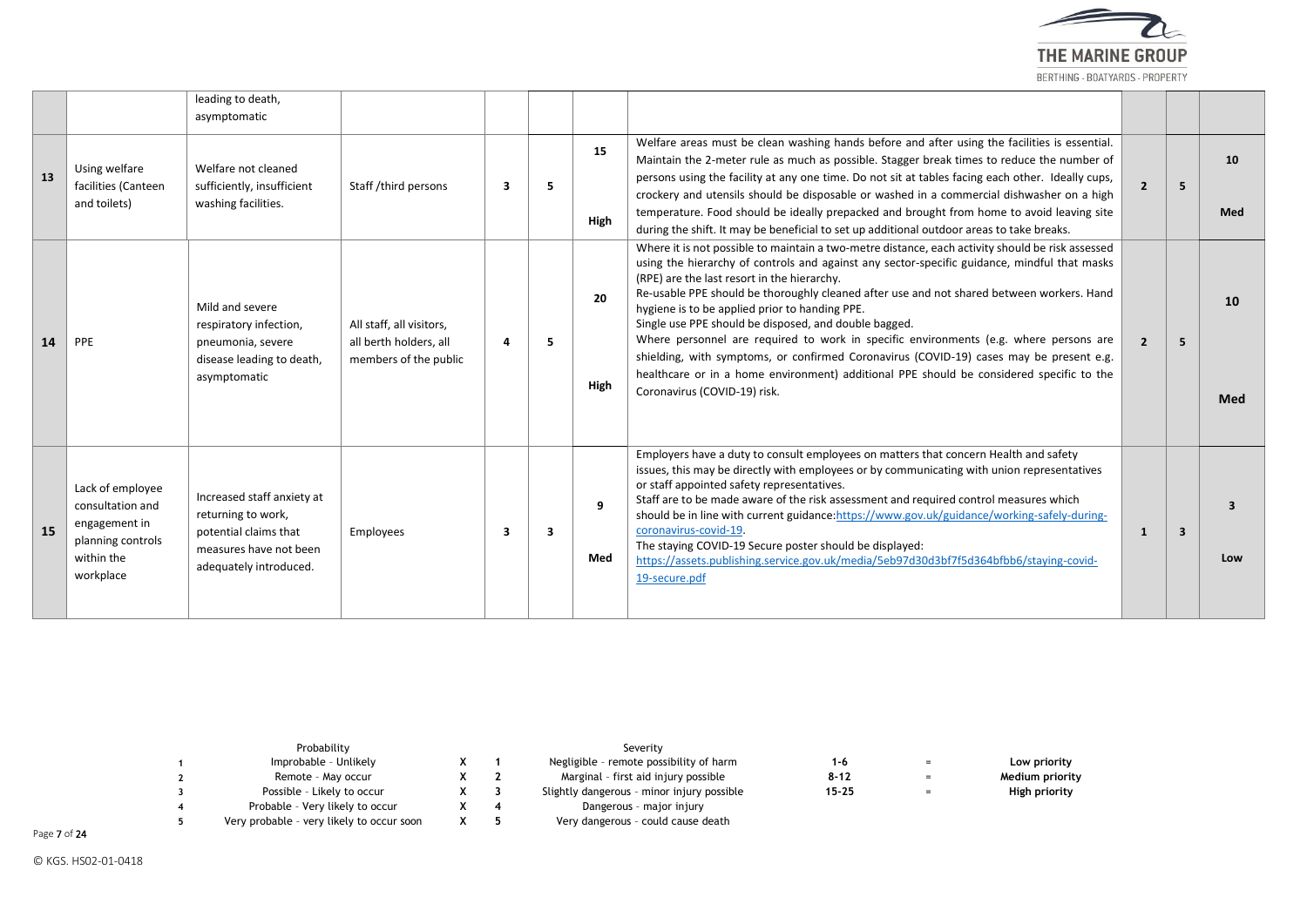

| 1. What is Coronavirus?                                                                                                                                                  | Coronaviruses are a group of viruses that cause diseases in mammals and birds. In humans, coronaviruses cause respiratory tract infections that<br>are typically mild, such as the common cold, though rarer forms such as SARS, MERS and COVID-19 can be lethal.                                                                                                                                                                                                                                                                                                                                                                                                                                    |  |  |  |  |  |  |  |
|--------------------------------------------------------------------------------------------------------------------------------------------------------------------------|------------------------------------------------------------------------------------------------------------------------------------------------------------------------------------------------------------------------------------------------------------------------------------------------------------------------------------------------------------------------------------------------------------------------------------------------------------------------------------------------------------------------------------------------------------------------------------------------------------------------------------------------------------------------------------------------------|--|--|--|--|--|--|--|
|                                                                                                                                                                          | Coronavirus disease 2019 (COVID-19) is an infectious disease caused by SARS-CoV-2, a virus closely related to the SARS virus. It is primarily<br>spread between people by small droplets from infected individuals when they cough. The coronavirus outbreak has been labelled a global<br>pandemic by the World Health Organization (WHO).<br>How coronavirus is spread<br>Because it's a new illness, it is not known exactly how coronavirus spreads from person to person. Similar viruses are spread in cough<br>droplets. It's very unlikely it can be spread through things like packages or food. There is currently no evidence that you can catch<br>coronavirus from parcels and letters. |  |  |  |  |  |  |  |
| 2. What are the symptoms of Coronavirus?                                                                                                                                 | The initial symptoms are like other respiratory illnesses - such as the flu or the common cold<br>Other symptoms of the coronavirus include.<br>a fever<br>$\bullet$                                                                                                                                                                                                                                                                                                                                                                                                                                                                                                                                 |  |  |  |  |  |  |  |
| Fever and<br>tiredness<br>18880<br>Cough                                                                                                                                 | a dry cough, which can lead to breathing problems.<br>shortness of breath<br>and general body aches.<br>$\bullet$<br>Some patients have also reported confusion and fatigue. In severe cases, coronavirus can cause a high fever, kidney failure and pneumonia.<br>Having these symptoms do not necessarily mean you have the illness, as the symptoms are like other illnesses that are much more common,<br>such as cold and flu.                                                                                                                                                                                                                                                                  |  |  |  |  |  |  |  |
| Breathing<br>difficulties                                                                                                                                                | People will be most infectious when they have symptoms, but there have been suggestions some can spread the virus even before they are<br>sick. The early symptoms can easily be confused with other winter bugs including colds and flu.                                                                                                                                                                                                                                                                                                                                                                                                                                                            |  |  |  |  |  |  |  |
| Muscle<br>pain                                                                                                                                                           | RIDDOR - reporting Coronavirus (COVID-19)                                                                                                                                                                                                                                                                                                                                                                                                                                                                                                                                                                                                                                                            |  |  |  |  |  |  |  |
|                                                                                                                                                                          | HSE has issued details of when and how you should report coronavirus incidents under RIDDOR (the Reporting of Injuries, Diseases and<br>Dangerous Occurrences Regulations 2013). You must only make a report under RIDDOR, relating to coronavirus, when:                                                                                                                                                                                                                                                                                                                                                                                                                                            |  |  |  |  |  |  |  |
| If you think you might have the<br>virus, these are the symptoms<br>to look out for                                                                                      | an unintended incident at work has led to someone's possible or actual exposure to coronavirus. This must be reported as a<br>$\bullet$<br>dangerous occurrence<br>a worker has been diagnosed as having COVID-19 and there is reasonable evidence that it was caused by exposure at work. This<br>$\bullet$<br>must be reported as a case of disease.<br>a worker dies as a result of occupational exposure to coronavirus.                                                                                                                                                                                                                                                                         |  |  |  |  |  |  |  |
| Probability<br>Improbable - Unlikely<br>Remote - May occur<br>Possible - Likely to occur<br>Probable - Very likely to occur<br>Very probable - very likely to occur soon | Severity<br>Negligible - remote possibility of harm<br>Low priority<br>-1<br>1-6<br>$\overline{2}$<br>x<br>Marginal - first aid injury possible<br>$8 - 12$<br>Medium priority<br>X<br>3<br>Slightly dangerous - minor injury possible<br>$15 - 25$<br>High priority<br>х<br>4<br>Dangerous - major injury<br>X<br>5<br>Very dangerous - could cause death                                                                                                                                                                                                                                                                                                                                           |  |  |  |  |  |  |  |

Page 8 of 24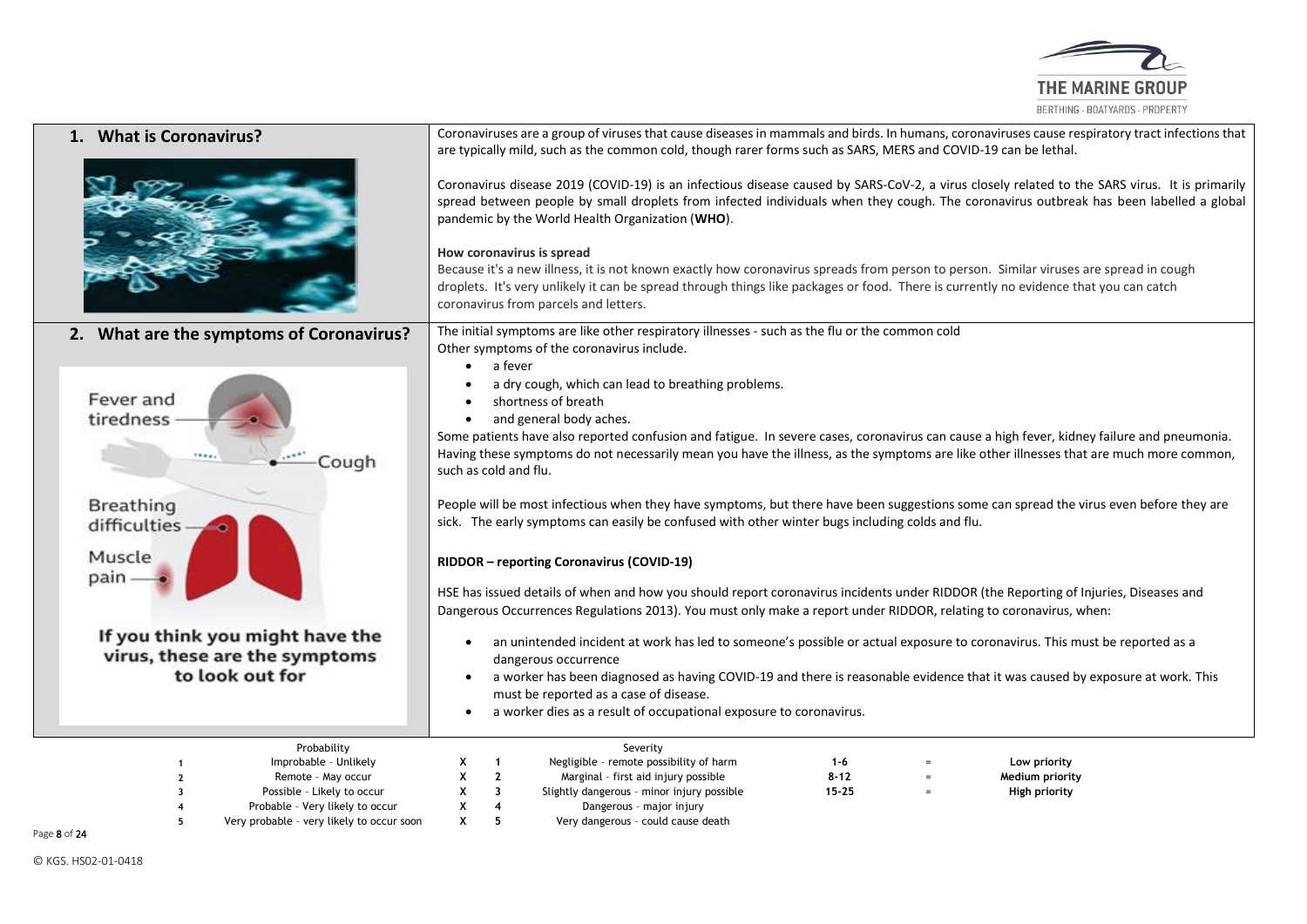

| Visit the HSE website for further details on the above, along with examples. |
|------------------------------------------------------------------------------|
|                                                                              |
|                                                                              |
|                                                                              |
|                                                                              |
|                                                                              |
|                                                                              |
|                                                                              |
|                                                                              |
|                                                                              |
|                                                                              |

| Probability                               |  | Severity                                   |           |     |                 |
|-------------------------------------------|--|--------------------------------------------|-----------|-----|-----------------|
| Improbable - Unlikely                     |  | Negligible - remote possibility of harm    | 1-6       |     | Low priority    |
| Remote - May occur                        |  | Marginal - first aid injury possible       | $8 - 12$  | $=$ | Medium priority |
| Possible - Likely to occur                |  | Slightly dangerous - minor injury possible | $15 - 25$ |     | High priority   |
| Probable - Very likely to occur           |  | Dangerous - major injury                   |           |     |                 |
| Very probable - very likely to occur soon |  | Very dangerous - could cause death         |           |     |                 |

Page 9 of 24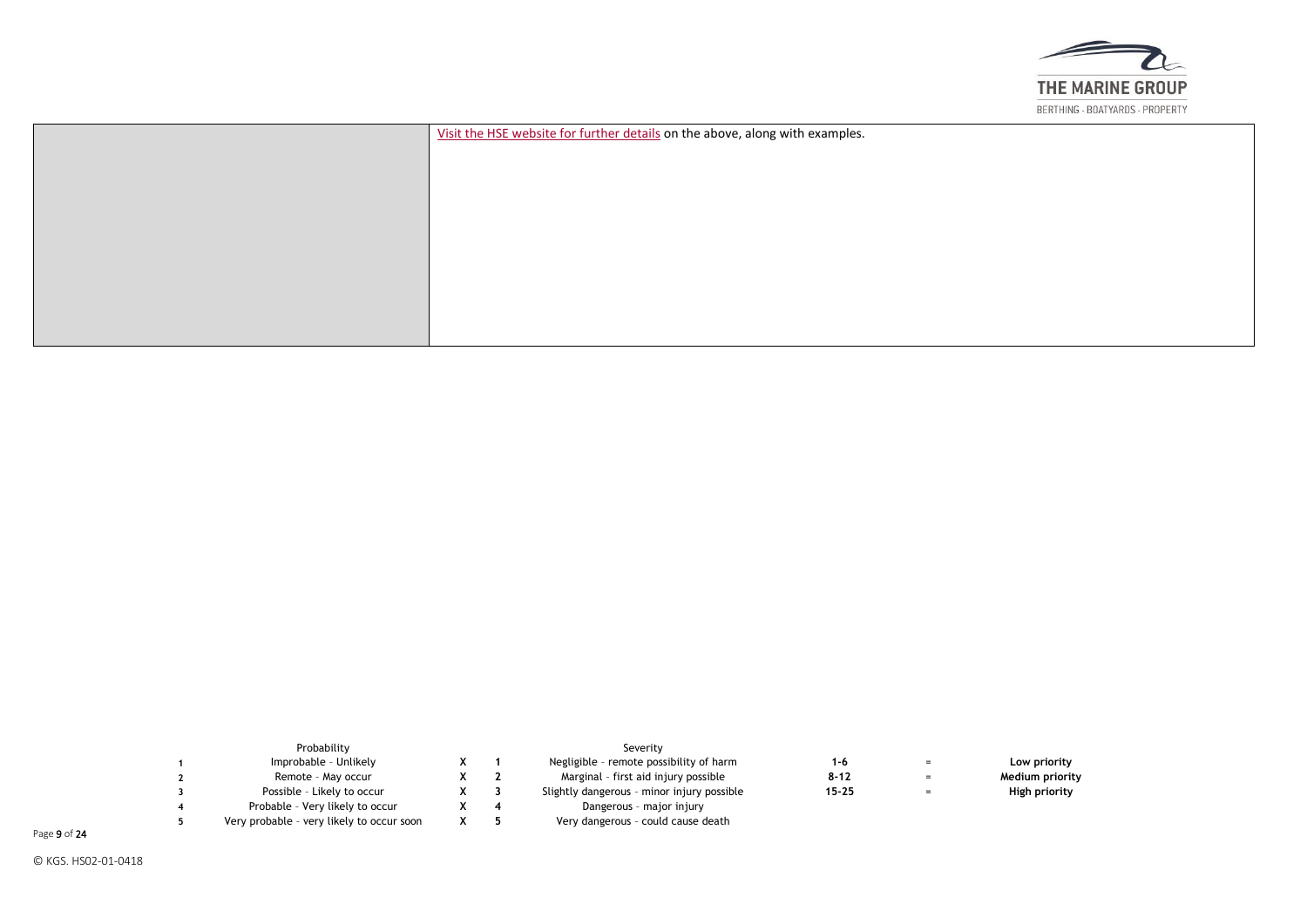





Wash hands frequently with soap and water or use a sanitiser gel



Avoid touching your eyes, nose

and mouth with unwashed hands



Throw away used tissues



If you don't have a tissue use your sleeve

Avoid close contact with people who are unwell

## **3. Safety before & during works These are exceptional circumstances and companies must comply with the latest Government advice on Coronavirus (COVID-19) at all times.**

These Standard Operating Procedures (SOP) are based on Public Health England (PHE) guidance; other restrictions and advice may apply in Scotland, Wales and Northern Ireland.

**EVERYONE** has a duty to protect themselves and others by inhibiting the spread of COVID-19 (Coronavirus). Everyone needs to follow the well-published and communicated advice from the Government and Public Health England/ Scotland/ Wales.

**EVERYONE MUST** follow the stay at home guidance if they have symptoms consistent with the coronavirus infection (e.g. a new persistent cough or high temperature) or someone else in their household has symptoms. If you develop symptoms whilst on site, **YOU MUST**

- Return home immediately
- Avoid touching anything
- Cough or sneeze into a tissue and put it in a bin if no tissues are available cough and sneeze into the crook of your elbow.

## **[Coronavirus \(COVID-19\) What you need to do:](https://www.gov.uk/coronavirus)**

Employers should also remind the workforce and keep them informed at every opportunity of the Site Operating Procedures which are aimed at protecting them, their colleagues, families and the UK population.

- $\checkmark$  Adhere to all company guidelines and ensure this is communicated to all employees
- $\checkmark$  Wherever possible employees should work from home.
- $\checkmark$  If an employee feels ill and displays or informs, they are displaying symptoms of COVID 19 to immediately contact line manager and self-isolate (current guidelines are 14 days)
- $\checkmark$  A record of staff movements is to be kept so that if they show symptoms their potential contacts can be traced for a minimum of 7 days.

| Improbable - Unlikely                     |   |     |                                            |           |          |                 |
|-------------------------------------------|---|-----|--------------------------------------------|-----------|----------|-----------------|
|                                           |   |     | Negligible - remote possibility of harm    | 1-6       | $=$      | Low priority    |
| Remote - May occur                        |   |     | Marginal - first aid injury possible       | $8 - 12$  | $=$      | Medium priority |
| Possible - Likely to occur                | x |     | Slightly dangerous - minor injury possible | $15 - 25$ | $\equiv$ | High priority   |
| Probable - Very likely to occur           | х | -4  | Dangerous - major injury                   |           |          |                 |
| Very probable - very likely to occur soon | x | - 5 | Very dangerous - could cause death         |           |          |                 |
|                                           |   |     |                                            |           |          |                 |

Page 10 of 24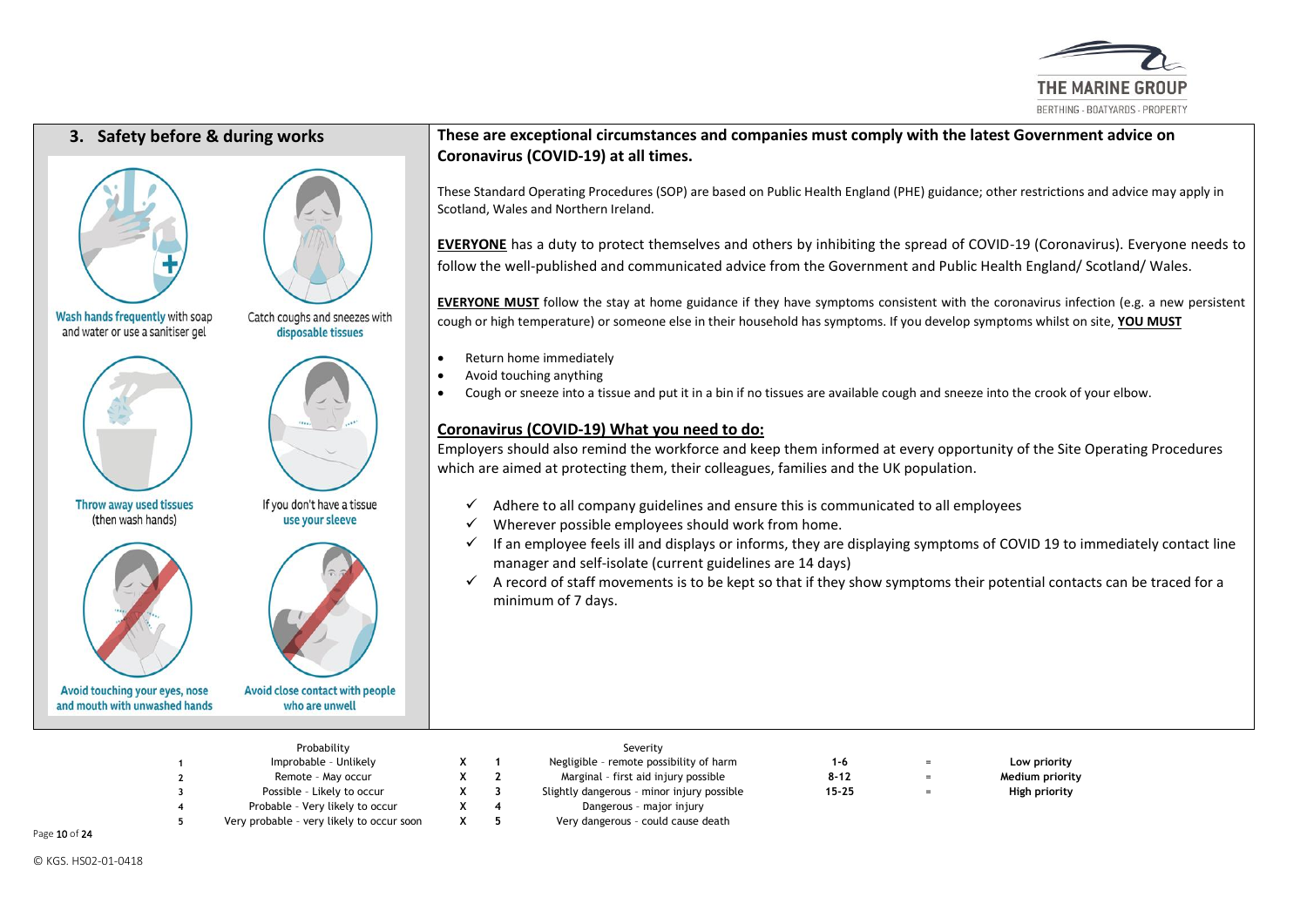

## **4. General Site Rules General**

# Cleaning an area with regular household disinfectant after

someone with suspected coronavirus has left will reduce the risk of passing the infection on to other people

Wherever possible, wear disposable or washing up gloves and aprons for cleaning. These should be double bagged, then stored securely for 72 hours then thrown away in the regular rubbish after cleaning is finished

Using a disposable cloth, first clean hard surfaces with warm soapy water

Then disinfect these surfaces with the cleaning products you normally use. Pay particular attention to frequently touched areas and surfaces, such as bathrooms, grab-rails in corridors and stairwells and door handles

> The amount of virus living on surfaces will reduce significantly after

If an area can be kept closed and

secure, wait until this time has nassed hefore cleaning

Businesses and workplaces should make every reasonable effort to enable working from home as a first option. Where working from home is not possible, workplaces should make every reasonable effort to comply with the physical distancing guidelines set out by the government (keeping people 2 metre apart wherever possible).

Where the physical distancing guidelines cannot be followed in full, in relation to a particular activity, businesses should consider whether that activity needs to continue for the business to operate, and if so, take all the mitigating actions possible to reduce the risk of transmission between their staff.

Further mitigating actions include:

- $\checkmark$  Keeping the activity time involved as short as possible
- ✓ Using screen or barriers to separate people from each other
- $\checkmark$  Using back-to back or side-to-side working (rather than face to face) whenever possible.
- $\checkmark$  Reducing the number of people each person has contact with by using 'fixed teams or partnering' (so each person works with only a few others).
- ✓ Finally, if people must work face-to-face for a sustained period with more than a small group of fixed partners, then you will need to assess whether the activity can safely go ahead. No one is obliged to work in an unsafe environment.

Everyone should work from home, unless they cannot work from home, consider who is needed to be on-site, for example: Workers in roles critical for business and operational continuity, safe facility management, or regulatory requirements and which cannot be performed remotely.

Workers in critical roles which might be performed remotely, but who are unable to due home circumstances or the unavailability of safe enabling equipment.

- ✓ Planning for the minimum number of people needed on site to operate safely and effectively
- $\checkmark$  Monitoring the wellbeing of people who are working from home and helping them stay connected to the rest of the workforce, especially if the majority of their colleagues are on-site.
- ✓ Keeping in touch with off-site workers on their working arrangements including their welfare, mental and physical health and personal security.
- ✓ Providing equipment for people to work at home safely and effectively, for example, remote access to work systems.
- $\checkmark$  Ensure individuals who are advised to stay at home [under existing government guidance](https://www.gov.uk/government/publications/covid-19-stay-at-home-guidance) do not physically come to work. This includes individual who have symptoms of COVID-19 as well as those who live in a household with someone who has symptoms.  $\checkmark$  Enable workers to work from home while self-isolating if appropriate

| _________________ |                                           |  |                                            |           |     |                 |  |
|-------------------|-------------------------------------------|--|--------------------------------------------|-----------|-----|-----------------|--|
|                   | rropapility                               |  | Severity                                   |           |     |                 |  |
|                   | Improbable - Unlikely                     |  | Negligible - remote possibility of harm    | 1-6       |     | Low priority    |  |
|                   | Remote - May occur                        |  | Marginal - first aid injury possible       | $8 - 12$  | $=$ | Medium priority |  |
|                   | Possible - Likely to occur                |  | Slightly dangerous - minor injury possible | $15 - 25$ |     | High priority   |  |
|                   | Probable - Very likely to occur           |  | Dangerous - major injury                   |           |     |                 |  |
|                   | Very probable - very likely to occur soon |  | Very dangerous - could cause death         |           |     |                 |  |

Page 11 of 24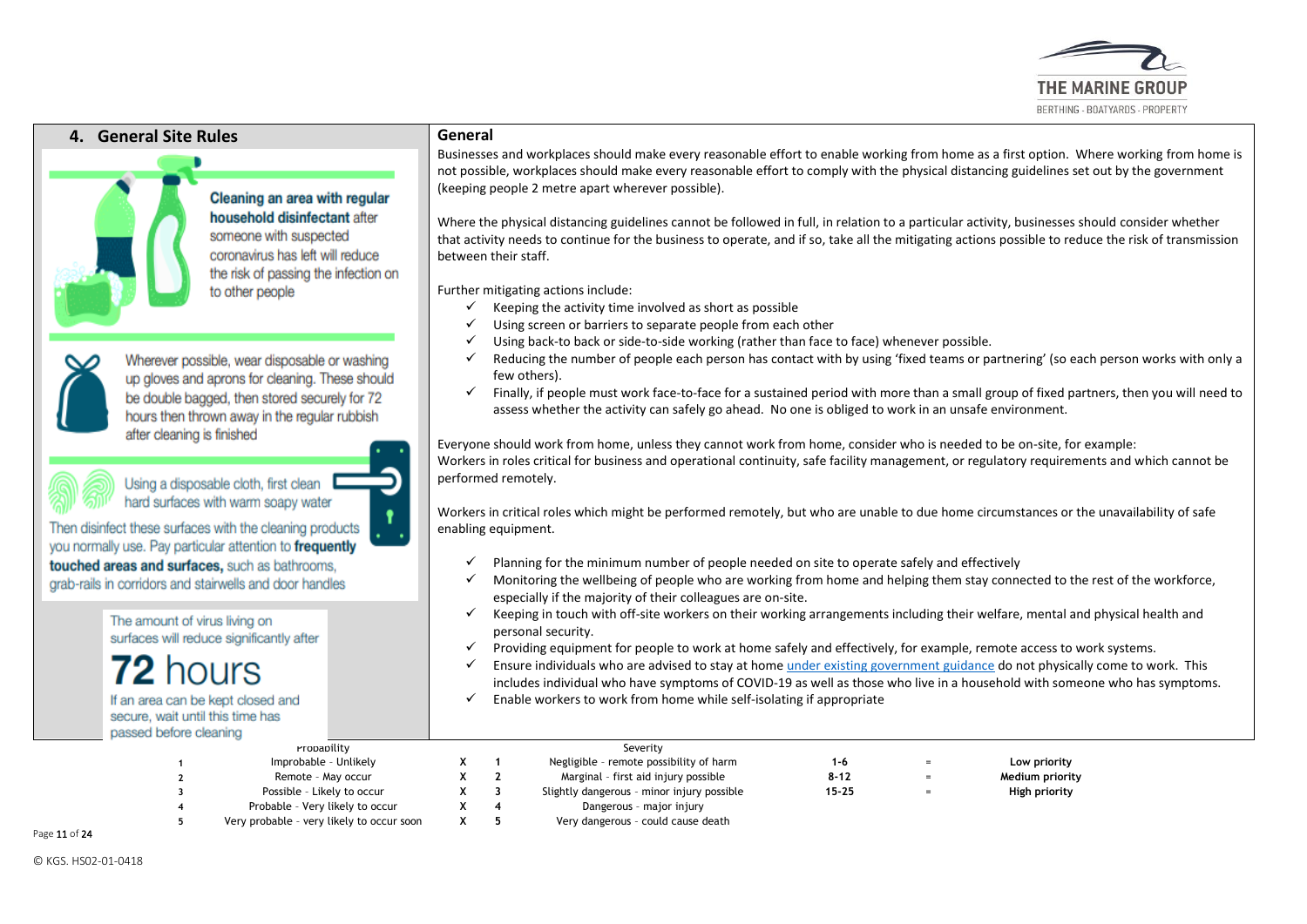



To maintain physical distancing wherever possible, on arrival and departure and to ensure handwashing upon arrival.

- $\checkmark$  Staggering arrival and departure times at work to reduce crowding into and out of the workplace, taking account of the impact on those with protected characteristics
- $\checkmark$  Providing additional parking or facilities such as bike-racks to help people walk, run or cycle to work where possible.
- $\checkmark$  Limiting passenger in corporate vehicles, for example, work minibuses, this could include leaving seats empty
- $\checkmark$  Reducing congestion, for example, by having more entry points to the workplace
- $\checkmark$  Providing more storage for workers for clothes and bags
- $\checkmark$  Using marking and introducing one-way flow at entry and exit points
- $\checkmark$  Proving handwashing facilities, or hand sanitiser where not possible, at entry/exit points and not using touch-based security devices such as keypads
- $\checkmark$  Defining process alternatives for entry and exit points where appropriate, for example, deactivating turnstiles requiring pass checks in favour of showing a pass to security personnel as a distance.

#### **Moving around buildings and worksites**

To maintain physical distancing wherever possible while people travel through the workplace.

- ✓ Reducing movement by discouraging non-essential trips within buildings and site, for example, restricting access to some areas, encouraging use of radios or telephones, where permitted, and cleaning them between use
- $\checkmark$  Restricting access between different areas of a building or site
- $\checkmark$  Reduce job and location rotation
- $\checkmark$  Introducing more one-way flow through buildings
- $\checkmark$  Reducing maximum occupancy for lifts, providing hand sanitiser for the operation of lifts and encouraging use or stairs wherever possible
- $\checkmark$  Making sure that people with disabilities can access lifts
- ✓ Regulating use of high traffic areas including corridors, lift turnstiles and walkways to maintain physical distancing

#### **Workplace and workstations**

To maintain physical distancing between individuals when they are at their workstations.

For people who work in one place, workstation should allow them to maintain physical distancing wherever possible. Workstations should be assigned to an individual and not shared. If they need to be shared, they should be shared by the smallest possible number of people. If it is not possible to keep workstations 2metre apart then businesses should consider whether that activity needs to continue for the business to operate and if so, take all mitigating actions possible to reduce the risk of transmission.

|  | Probability                               |  | Severity                                   |           |                 |  |
|--|-------------------------------------------|--|--------------------------------------------|-----------|-----------------|--|
|  | Improbable - Unlikely                     |  | Negligible - remote possibility of harm    | 1-6       | Low priority    |  |
|  | Remote - May occur                        |  | Marginal - first aid injury possible       | $8 - 12$  | Medium priority |  |
|  | Possible - Likely to occur                |  | Slightly dangerous - minor injury possible | $15 - 25$ | High priority   |  |
|  | Probable - Very likely to occur           |  | Dangerous - major injury                   |           |                 |  |
|  | Very probable - very likely to occur soon |  | Very dangerous - could cause death         |           |                 |  |
|  |                                           |  |                                            |           |                 |  |

Page 12 of 24

**CORONAVIRUS (COVID-19)**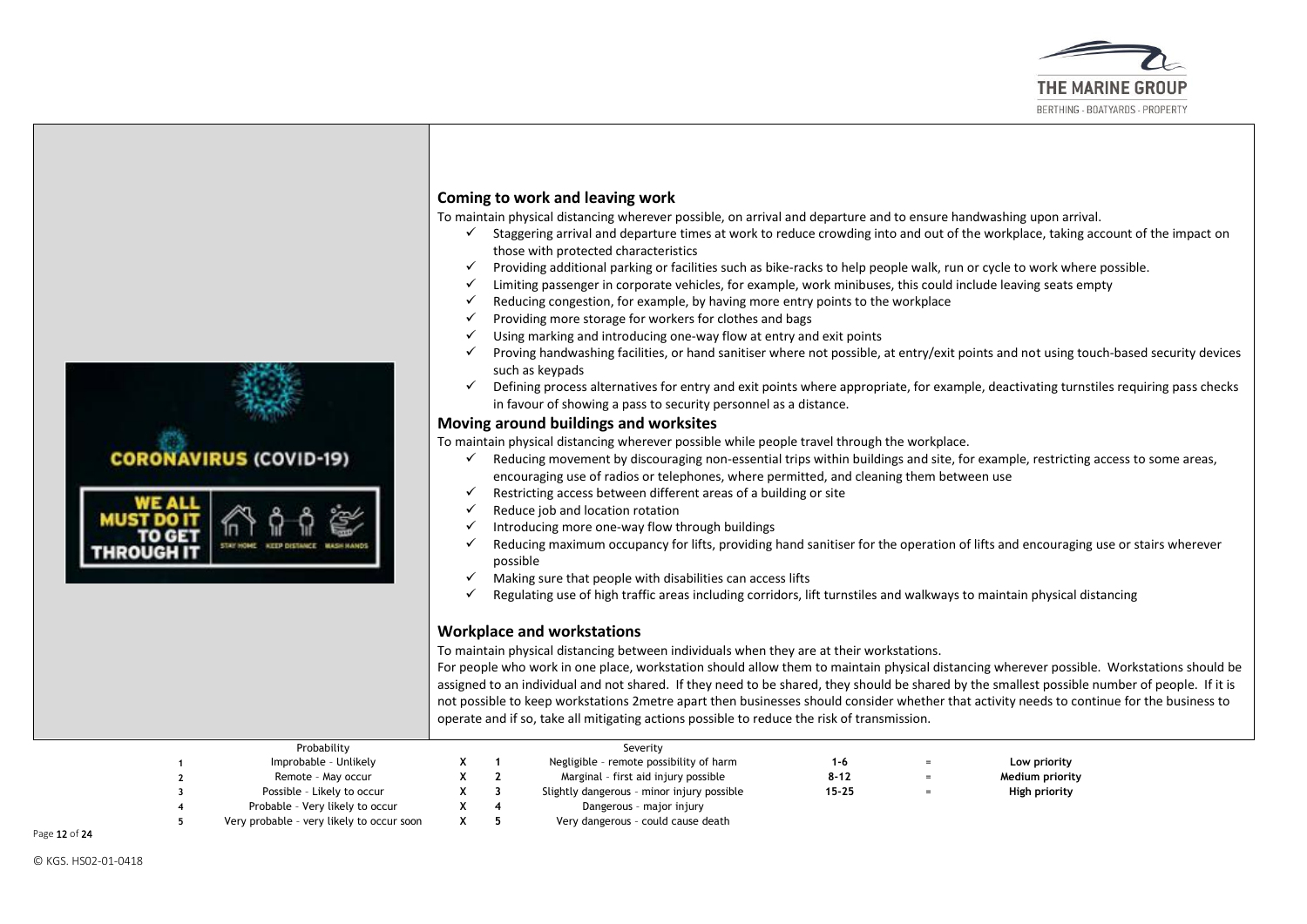

- $\checkmark$  Review layouts and processes to allow people to work further apart from each other
- $\checkmark$  Using floor tape or paint to mark areas to help workers keep to a 2metre distance
- $\checkmark$  Only where it is possible to move workstations further apart, arranging people to work side or facing away from each other rather than face-to-face
- $\checkmark$  Only where it is not possible to move workstations further apart, using screen to separate people from each other
- $\checkmark$  Managing occupancy levels to enable physical distancing
- $\checkmark$  Avoid use of hot desks and spaces

#### **Meetings**

To reduce transmission due to face-to-face meetings and maintain physical distancing in meetings.

- ✓ Using remote working tools to avoid in-person meetings
- ✓ Only absolutely necessary participants should attend meetings and should maintain 2 metre separation throughout
- $\checkmark$  Avoiding transmission during meetings, for example, avoiding sharing pens and other objects
- $\checkmark$  Provide hand sanitiser in meeting rooms
- $\checkmark$  Holding meetings outdoors or in well-ventilated rooms whenever possible
- $\checkmark$  For areas where regular meetings take place, using floor signage to help people maintain physical distancing

#### **Common areas**

To maintain physical distancing while using common areas.

- ✓ Working collaborating collaboratively with landlords and other tenants in multi-tenant sites/building to ensure consistency across common areas, for example, receptions and staircase.
- $\checkmark$  Staggering break time to reduce pressure on break rooms or canteens
- ✓ Using safe outside areas for breaks
- $\checkmark$  Creating additional space by using other parts of the workplace or building that have been freed up by remote working
- $\checkmark$  Installing screen to protect staff in receptions or similar areas
- $\checkmark$  Providing packaged meals or similar to avoid fully opening staff canteens
- $\checkmark$  Encouraging workers to bring their own food
- ✓ Reconfiguring seating and tables to maintain spacing and reduce face-to-face interactions
- ✓ Encourage staff to remain on-site and, when not possible, maintaining physical distancing while off-site
- $\checkmark$  Regulating use of lockers rooms, changing areas and other facility areas to reduce concurrent usage.
- ✓ Encouraging storage of personal items and clothing in personal storage spaces, for example, lockers and during shifts
- ✓ Considering use of physical distancing marking for other common areas such as toilets, showers, lockers and changing rooms and in any other areas where queues typically form

#### **Managing visitors and contractors**

To minimise the number of unnecessary visitors to offices.

| Probability                               |  | Severity                                   |           |                 |  |
|-------------------------------------------|--|--------------------------------------------|-----------|-----------------|--|
| Improbable - Unlikely                     |  | Negligible - remote possibility of harm    | 1-6       | Low priority    |  |
| Remote - May occur                        |  | Marginal - first aid injury possible       | $8 - 12$  | Medium priority |  |
| Possible - Likely to occur                |  | Slightly dangerous - minor injury possible | $15 - 25$ | High priority   |  |
| Probable - Very likely to occur           |  | Dangerous - major injury                   |           |                 |  |
| Very probable - very likely to occur soon |  | Very dangerous - could cause death         |           |                 |  |

Page 13 of 24

COVID-19

**Meters** 

**Distance** 

Seconds

**Hand Washing**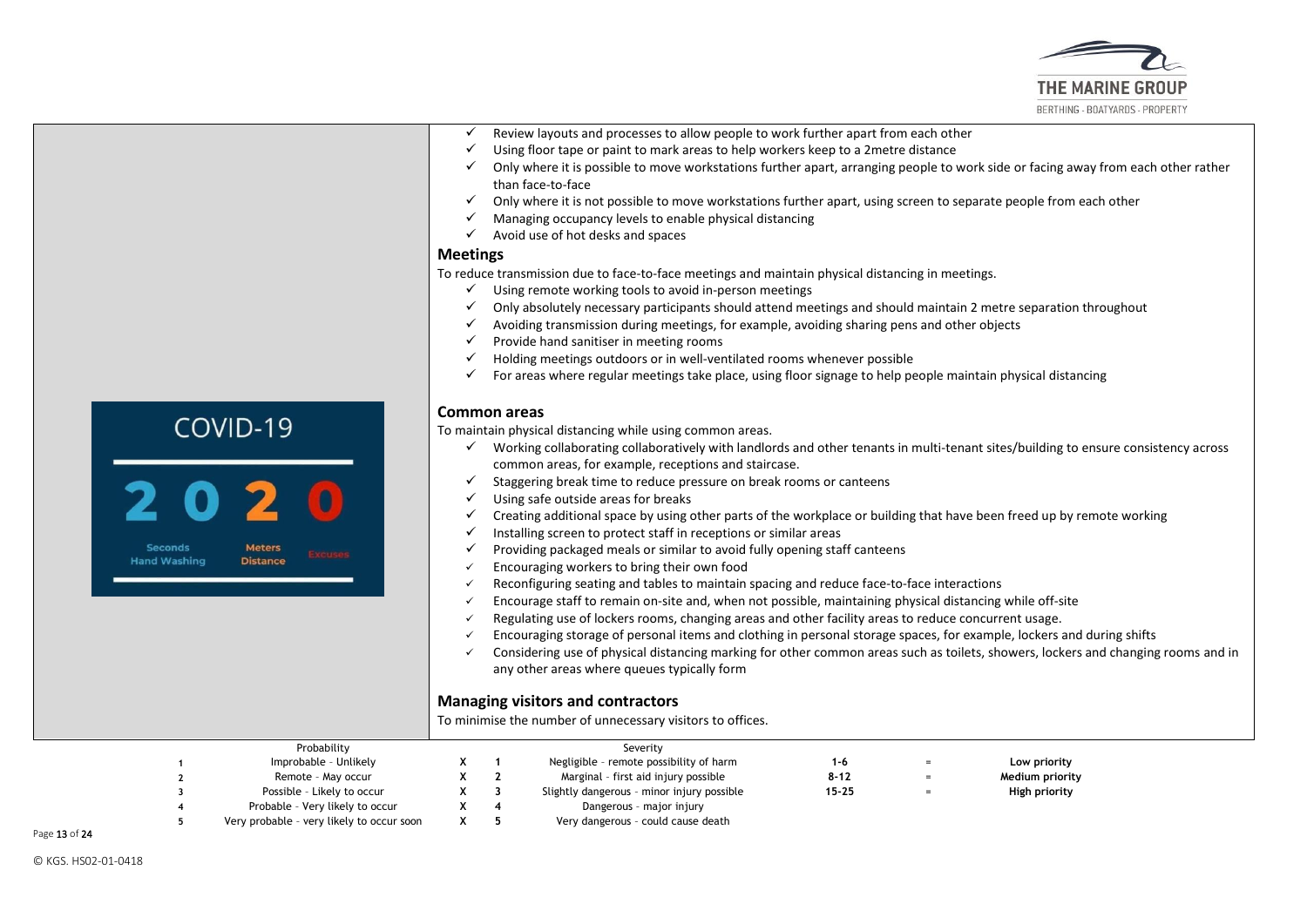

- $\checkmark$  Encouraging visits via remote connection/working where this is an option
- ✓ Where site visits are required, site guidance on physical distancing and hygiene should be explained to visitors on or before arrival
- $\checkmark$  Limiting the number of visitors at any one time
- $\checkmark$  Limiting visitor time to a specific time window and restricting access to required visitors only
- ✓ Determining if schedules for essential services and contractor visitors can be revised to reduce interaction and overlap between people, for example, carrying gout services at night
- $\checkmark$  Maintaining a record of all visitors, if this is practical
- $\checkmark$  Revising visitor arrangements to ensure physical distancing and hygiene, for example, where someone physically sings in with the same pen in receptions

#### **Communication and providing information and guidance**

To make sure people understand what they need to do to maintain safety.

- ✓ Providing clear guidance on physical distancing and hygiene to people on arrival, for example, signage or visual aids and before arrival, for example, by phone, on the website or by email
- ✓ Establishing host responsibility relating to COVID-19 and providing any necessary training for people who acts as hosts for visitors
- $\checkmark$  Reviewing entry and exit routes for visitors and contractors to minimise contract with other people
- ✓ Coordinating and working collaboratively with landlords and other tenants in multi-tenant sites, for example, shared working spaces

#### **Before reopening**

To make sure that any site or location that has been closed or partially operated is clean and ready to restart, including:

- $\checkmark$  An assessment for all sites, or parts or sites, that have been closed, before restarting work
- $\checkmark$  Carry out cleaning procedures and providing hand sanitiser before restarting work
- $\checkmark$  Checking whether you need to service or adjust ventilation systems, for example, so that they do not automatically reduce ventilation levels due to lower than normal occupancy levels
- ✓ Most air conditioning systems do not need adjustment, however where systems serve multiple buildings or you are unsure, advice can be sought from your heating ventilation and air conditioning (HVAC) engineers or advisers.
- $\checkmark$  Opening windows and doors and frequently to encourage ventilation, where possible.
- ✓ For more information see the reopening risk assessment

## **Physical distancing in the workplace**

You must maintain physical distancing in workplace wherever possible.

Where the physical distancing guidelines cannot be followed in full in relation to a particular activity, businesses should consider whether that activity needs to continue for the business to operate, and, if so, take all the mitigating actions possible to reduce the risk of transmission between their staff.

| Probability                               |  | Severity                                   |           |     |                 |  |
|-------------------------------------------|--|--------------------------------------------|-----------|-----|-----------------|--|
| Improbable - Unlikely                     |  | Negligible - remote possibility of harm    | 1-6       | $=$ | Low priority    |  |
| Remote - May occur                        |  | Marginal - first aid injury possible       | $8 - 12$  |     | Medium priority |  |
| Possible - Likely to occur                |  | Slightly dangerous - minor injury possible | $15 - 25$ |     | High priority   |  |
| Probable - Very likely to occur           |  | Dangerous - major injury                   |           |     |                 |  |
| Very probable - very likely to occur soon |  | Very dangerous - could cause death         |           |     |                 |  |

Page 14 of 24

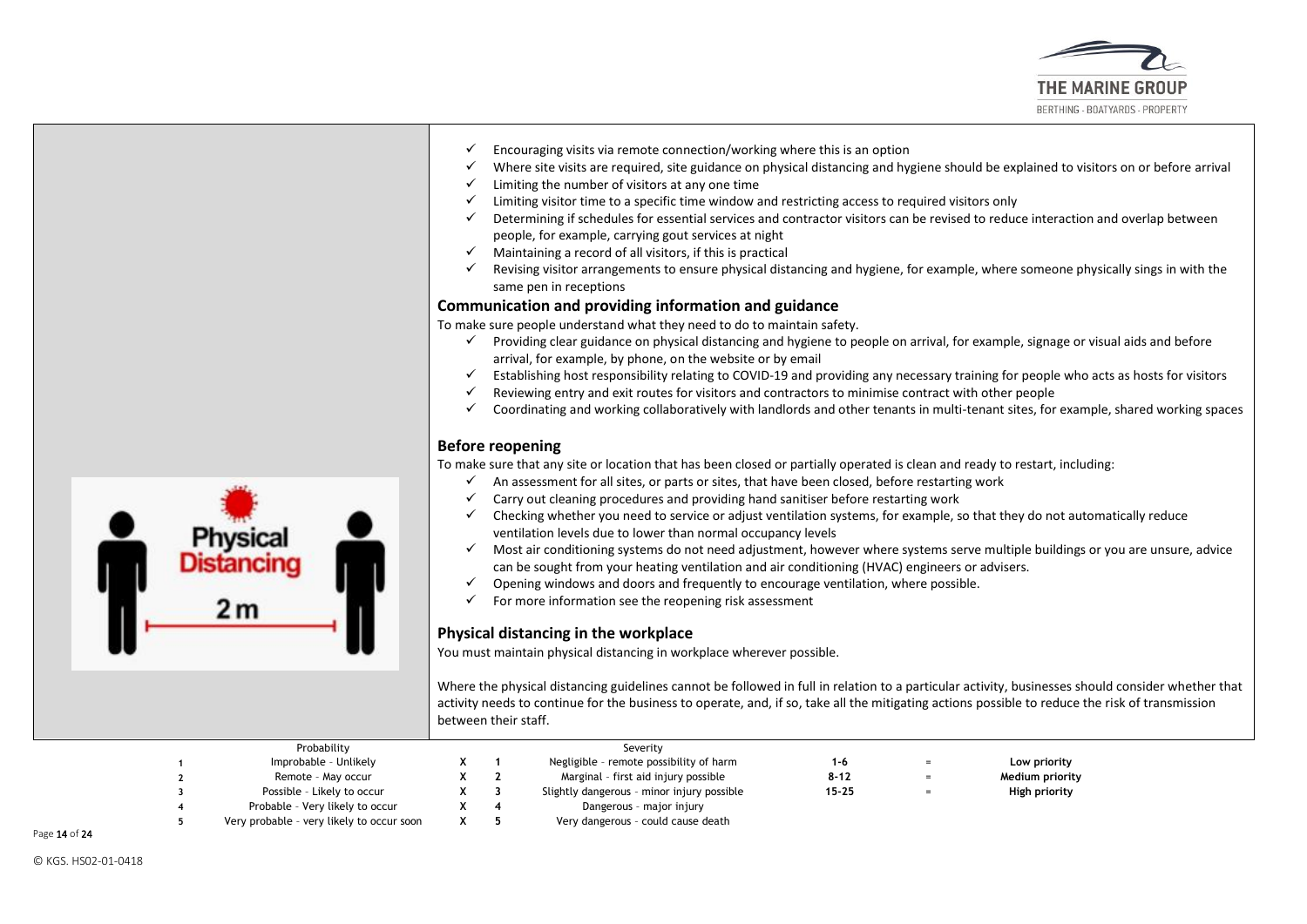

|                         |                                                                                                            | $\checkmark$<br>$\checkmark$<br>✓<br>$\checkmark$ |                                   | Mitigating actions include:<br>Further increasing the frequency of hand washing and surface cleaning<br>Keeping the activity time involved as short as possible<br>Using screen or barriers to separate people from each other<br>Using back-to back or side-to-side working (rather than face-to-face) whenever possible. |           |          |                                                                                                                                                 |
|-------------------------|------------------------------------------------------------------------------------------------------------|---------------------------------------------------|-----------------------------------|----------------------------------------------------------------------------------------------------------------------------------------------------------------------------------------------------------------------------------------------------------------------------------------------------------------------------|-----------|----------|-------------------------------------------------------------------------------------------------------------------------------------------------|
|                         |                                                                                                            | ✓                                                 |                                   | few others)                                                                                                                                                                                                                                                                                                                |           |          | Reducing the number of people each person has contact with by using 'fixed teams or partnering' (so each person works with only a               |
|                         |                                                                                                            |                                                   |                                   |                                                                                                                                                                                                                                                                                                                            |           |          | Physical distancing applies to all parts of a business, not just the place where people spend most of their time, but also entrances and exits, |
|                         |                                                                                                            |                                                   |                                   | break rooms, canteens and similar settings. These are often the most challenging areas to maintain physical distancing.                                                                                                                                                                                                    |           |          |                                                                                                                                                 |
|                         |                                                                                                            |                                                   |                                   |                                                                                                                                                                                                                                                                                                                            |           |          |                                                                                                                                                 |
|                         |                                                                                                            |                                                   |                                   |                                                                                                                                                                                                                                                                                                                            |           |          |                                                                                                                                                 |
|                         |                                                                                                            |                                                   |                                   |                                                                                                                                                                                                                                                                                                                            |           |          |                                                                                                                                                 |
|                         |                                                                                                            |                                                   |                                   |                                                                                                                                                                                                                                                                                                                            |           |          |                                                                                                                                                 |
|                         |                                                                                                            |                                                   |                                   |                                                                                                                                                                                                                                                                                                                            |           |          |                                                                                                                                                 |
|                         |                                                                                                            |                                                   |                                   |                                                                                                                                                                                                                                                                                                                            |           |          |                                                                                                                                                 |
|                         |                                                                                                            |                                                   |                                   |                                                                                                                                                                                                                                                                                                                            |           |          |                                                                                                                                                 |
|                         |                                                                                                            |                                                   |                                   |                                                                                                                                                                                                                                                                                                                            |           |          |                                                                                                                                                 |
|                         |                                                                                                            |                                                   |                                   |                                                                                                                                                                                                                                                                                                                            |           |          |                                                                                                                                                 |
|                         |                                                                                                            |                                                   |                                   |                                                                                                                                                                                                                                                                                                                            |           |          |                                                                                                                                                 |
|                         |                                                                                                            |                                                   |                                   |                                                                                                                                                                                                                                                                                                                            |           |          |                                                                                                                                                 |
|                         |                                                                                                            |                                                   |                                   |                                                                                                                                                                                                                                                                                                                            |           |          |                                                                                                                                                 |
|                         |                                                                                                            |                                                   |                                   |                                                                                                                                                                                                                                                                                                                            |           |          |                                                                                                                                                 |
|                         |                                                                                                            |                                                   |                                   |                                                                                                                                                                                                                                                                                                                            |           |          |                                                                                                                                                 |
|                         |                                                                                                            |                                                   |                                   |                                                                                                                                                                                                                                                                                                                            |           |          |                                                                                                                                                 |
|                         |                                                                                                            |                                                   |                                   |                                                                                                                                                                                                                                                                                                                            |           |          |                                                                                                                                                 |
|                         | Probability                                                                                                |                                                   |                                   | Severity                                                                                                                                                                                                                                                                                                                   |           |          |                                                                                                                                                 |
|                         | Improbable - Unlikely                                                                                      | X                                                 | $\mathbf{1}$                      | Negligible - remote possibility of harm                                                                                                                                                                                                                                                                                    | $1 - 6$   |          | Low priority                                                                                                                                    |
| $\mathbf{2}$            | Remote - May occur                                                                                         | X                                                 | $\mathbf{2}$                      | Marginal - first aid injury possible                                                                                                                                                                                                                                                                                       | $8 - 12$  | $=$      | Medium priority                                                                                                                                 |
| $\overline{\mathbf{3}}$ |                                                                                                            |                                                   |                                   |                                                                                                                                                                                                                                                                                                                            |           | $\equiv$ |                                                                                                                                                 |
|                         |                                                                                                            |                                                   |                                   |                                                                                                                                                                                                                                                                                                                            |           |          |                                                                                                                                                 |
| 4<br>5                  | Possible - Likely to occur<br>Probable - Very likely to occur<br>Very probable - very likely to occur soon | Х<br>X<br>X                                       | $\overline{\mathbf{3}}$<br>4<br>5 | Slightly dangerous - minor injury possible<br>Dangerous - major injury<br>Very dangerous - could cause death                                                                                                                                                                                                               | $15 - 25$ |          | High priority                                                                                                                                   |

Page 15 of 24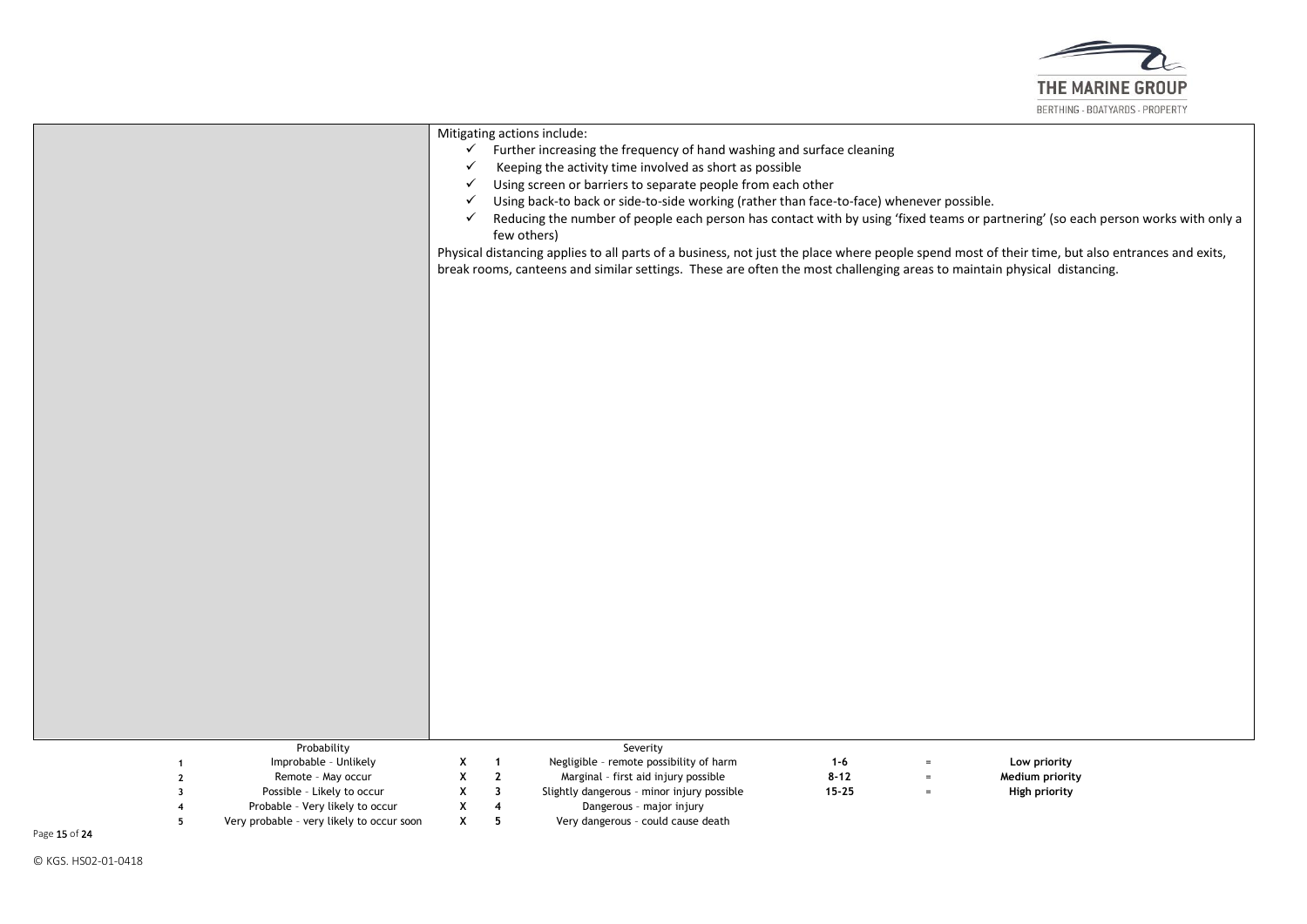

## **Hand Washing**

To help everyone keep good hygiene through the working day:

- $\checkmark$  Using signs and posters to build awareness of good handwashing techniques, the need to increase handwashing frequency, avoid touching your face and to cough or sneeze into a tissue which is binned safely, or into your arm if a tissue is not available
- $\checkmark$  Provide regular reminders and signage to maintain personal hygiene standards
- ✓ Allow regular breaks to wash hands and increase the frequency of hand washing and surface cleaning
- $\checkmark$  Provide hand sanitiser in multiple locations in addition to washrooms
- $\checkmark$  Setting clear use and cleaning guidance for toilets to ensure they are kept clean and physical distancing is achieved as much as possible
- $\checkmark$  Enhancing cleaning for busy areas
- $\checkmark$  Ensure adequate supplies of soap and fresh water are readily available and kept topped up at all times
- $\checkmark$  Provide hand sanitiser (minimum 60% alcohol based) where hand washing facilities are unavailable
- $\checkmark$  Regularly clean the hand washing facilities
- $\checkmark$  Provide suitable and sufficient rubbish bins for hand towels with regular removal and disposal.<br> $\checkmark$  Provide more waste facilities and more frequent rubbish collection
- Provide more waste facilities and more frequent rubbish collection
- $\checkmark$  Where possible, provide paper towels as an alternative to hand dryers in handwashing facilities

| Probability                               |    | Severity                                   |           |     |                 |  |
|-------------------------------------------|----|--------------------------------------------|-----------|-----|-----------------|--|
| Improbable - Unlikely                     |    | Negligible - remote possibility of harm    | 1-6       | $=$ | Low priority    |  |
| Remote - May occur                        |    | Marginal - first aid injury possible       | $8 - 12$  | $=$ | Medium priority |  |
| Possible - Likely to occur                | x. | Slightly dangerous - minor injury possible | $15 - 25$ | $=$ | High priority   |  |
| Probable - Very likely to occur           |    | Dangerous - major injury                   |           |     |                 |  |
| Very probable - very likely to occur soon |    | Very dangerous - could cause death         |           |     |                 |  |

Page 16 of 24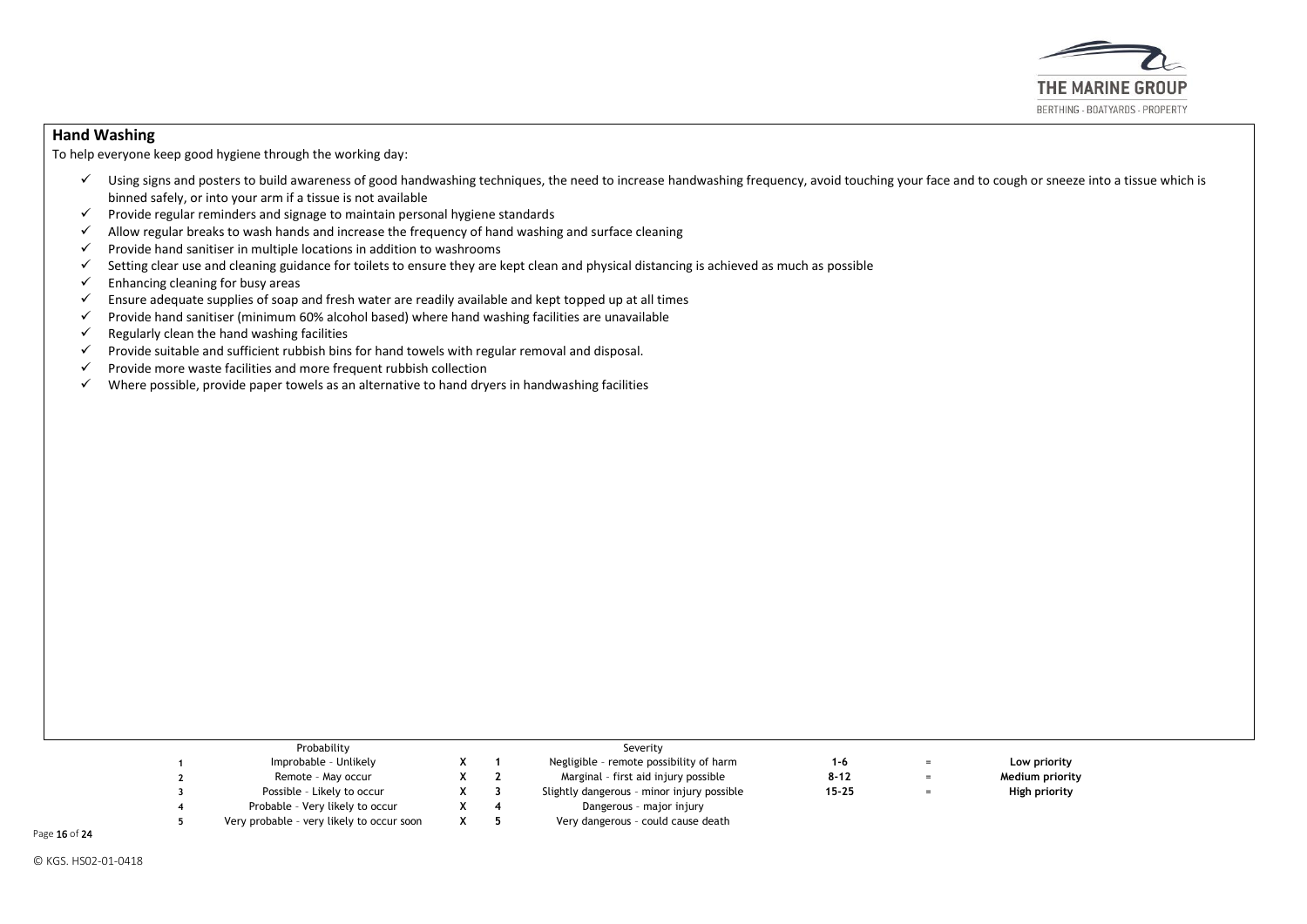

#### **Changing rooms and showers**

To minimise the risk of transmission in changing grooms and showers

- $\checkmark$  Where showers and changing facilities are required, setting clear use and cleaning guidance for showers, lockers and changing rooms to ensure they are kept clean and clear of personal items and that physical distancing is achieved as much as possible
- $\checkmark$  Introducing enhanced cleaning of all facilities regularly during the day at the end of the day

## **Toilet Facilities**

To minimise the risk of transmission in the rest rooms

- Exerct the number of people using toilet facilities at any one time (e.g. use a welfare attendant) and use signage, such as floor markings, to ensure 2 metre distance is maintained between people when queuing
- $\checkmark$  Wash or sanitise hands before and after using the facilities
- $\checkmark$  Enhance the cleaning regimes for toilet facilities, particularly door handles, locks and the toilet flush
- ✓ Portable toilets should be avoided wherever possible, but where in use these should be cleaned and emptied more frequently
- $\checkmark$  Provide suitable and sufficient rubbish bins for hand towels with regular removal and disposal.

#### **Handling goods, merchandise and other materials and onsite vehicles**

To reduce transmission through contact with objects that come into the workplace and vehicles at the workplace

- $\checkmark$  Cleaning precedes for goods and merchandise entering the site
- $\checkmark$  Cleaning procedures for vehicles
- Introducing greater handwashing facilities for workers handling goods and merchandise and providing hand sanitiser where this is not practical
- $\checkmark$  Regular cleaning of vehicles
- $\checkmark$  Restricting non-business deliveries, for example, personal deliveries to workers

## **Canteens and Rest Areas**

Where possible, workers should be encouraged to bring their own food. They should also be required to stay on site once they have entered it and avoid using local shops.

Where there are no practical alternatives, workplace canteens may remain open to provide food to staff with appropriate adjustments for physical distancing. Canteens should provide a takeaway service providing pre-prepared and wrapped food only.

- $\checkmark$  Consider increasing the number or size of facilities available on site if possible
- $\checkmark$  Break times should be staggered to reduce congestion and contact at all times
- $\checkmark$  Drinking water should be provided with enhanced cleaning measures of the tap mechanism introduced
- $\checkmark$  Frequently clean surfaces that are touched regularly, using standard cleaning products e.g. kettles, refrigerators, microwaves

|  | Probability                               |  | Severity                                   |           |     |                 |  |
|--|-------------------------------------------|--|--------------------------------------------|-----------|-----|-----------------|--|
|  | Improbable - Unlikely                     |  | Negligible - remote possibility of harm    | 1-6       |     | Low priority    |  |
|  | Remote - May occur                        |  | Marginal - first aid injury possible       | $8 - 12$  | $=$ | Medium priority |  |
|  | Possible - Likely to occur                |  | Slightly dangerous - minor injury possible | $15 - 25$ |     | High priority   |  |
|  | Probable - Very likely to occur           |  | Dangerous - major injury                   |           |     |                 |  |
|  | Very probable - very likely to occur soon |  | Very dangerous - could cause death         |           |     |                 |  |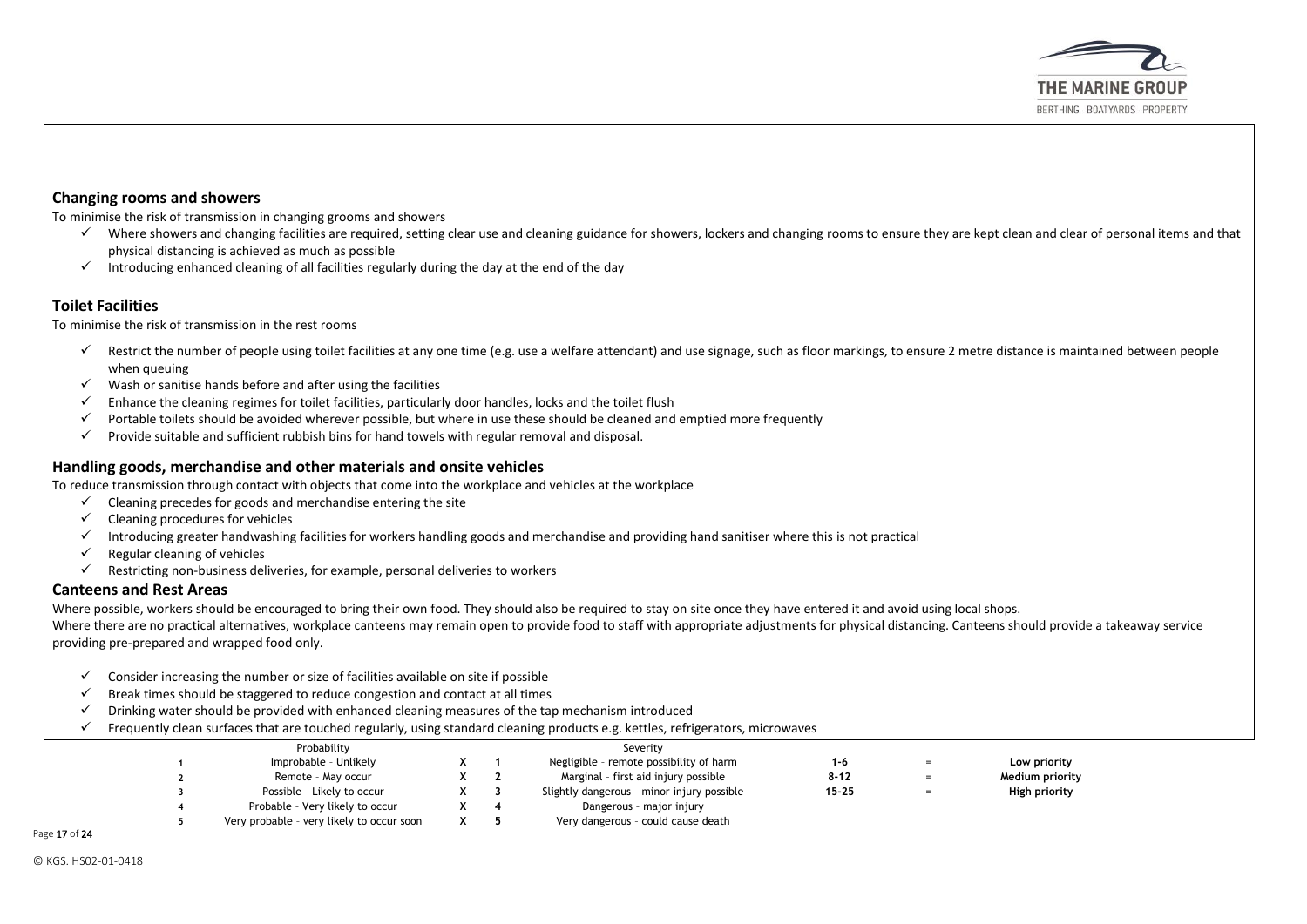

- $\checkmark$  Hand cleaning facilities or hand sanitiser should be available at the entrance to any room where people eat and should be used by workers when entering and leaving the area
- $\checkmark$  A distance of 2 metres should be maintained between users, one chair free between each or 2 person persons max per table (not sat opposite each other)
- $\checkmark$  All rubbish should be put straight in the bin and not left for someone else to clear up
- $\checkmark$  Tables should be cleaned between each use
- $\checkmark$  Crockery, eating utensils, cups etc. should not be used unless they are disposable or are washed and dried between use
- $\checkmark$  Consider arrangements for monitoring compliance.

#### **Work related travel**

To avoid unnecessary work travel and keep people safe when they need to travel between locations: Cars, accommodation and visits

- $\checkmark$  Minimising non-essential travel consider remove options first.
- $\checkmark$  Minimising the number of people travelling together on any one vehicle, using fixed partners, increasing ventilation when possible and avoiding sitting face-to-face.
- $\checkmark$  Cleaning shared vehicles between shifts or on handover.
- $\checkmark$  Where workers are required to stay away from their home, centrally logging the stay and making sure any overnight accommodation meets physical distancing guidelines.

## **Communications and Training**

To make sure all workers understand COVID-19 related safety procedures.

- Providing clear, consistent and regular communication to improve understanding and consistency of ways of working
- $\checkmark$  Engaging with workers and worker representatives through existing communication routes to explain and agree any changes in working arrangements
- Developing communication and training materials for workers prior to returning to site, especially around new procedures for arrival at work

To make sure all workers are kept up to date with how safety measures are being implemented or updated.

- $\checkmark$  Ongoing engagement with workers (including through trades unions or employee representative groups) to monitor and understanding any unforeseen impacts of changes to working environments
- $\checkmark$  Awareness and focus on the importance of mental health at time of uncertainty. The government has published guidance o[n mental health and wellbeing aspects of COVID-19](https://www.gov.uk/government/publications/covid-19-guidance-for-the-public-on-mental-health-and-wellbeing/guidance-for-the-public-on-the-mental-health-and-wellbeing-aspects-of-coronavirus-covid-19)
- $\checkmark$  Using simple, clear messaging to explain guidance using images and clear language, with consideration of groups for which English may not be their first language
- ✓ Using visual communications, for example, whiteboards or signage, to explain changes to schedules, breakdowns or materials shortage to reduce the need for face-to-face communications
- ✓ Communicating approaches and operational procedures to suppliers, customers or trade bodies to help their adoption and to share experience.

#### **Inbound and outbound goods**

To maintain physical distancing and avoid surface transmission when goods enter and leave the site.

- $\checkmark$  Revising pick-up and drop-off collection points, procedures, signage and markings
- $\checkmark$  Minimising unnecessary contact at gatehouse security, yard and warehouse. For example, non-contact deliveries where the nature of the product allows for use of electronic pre booking.

| Probability                               |  | Severity                                   |           |                 |  |
|-------------------------------------------|--|--------------------------------------------|-----------|-----------------|--|
| Improbable - Unlikely                     |  | Negligible - remote possibility of harm    | 1-6       | Low priority    |  |
| Remote - May occur                        |  | Marginal - first aid injury possible       | $8 - 12$  | Medium priority |  |
| Possible - Likely to occur                |  | Slightly dangerous - minor injury possible | $15 - 25$ | High priority   |  |
| Probable - Very likely to occur           |  | Dangerous - major injury                   |           |                 |  |
| Very probable - very likely to occur soon |  | Very dangerous - could cause death         |           |                 |  |

Page 18 of 24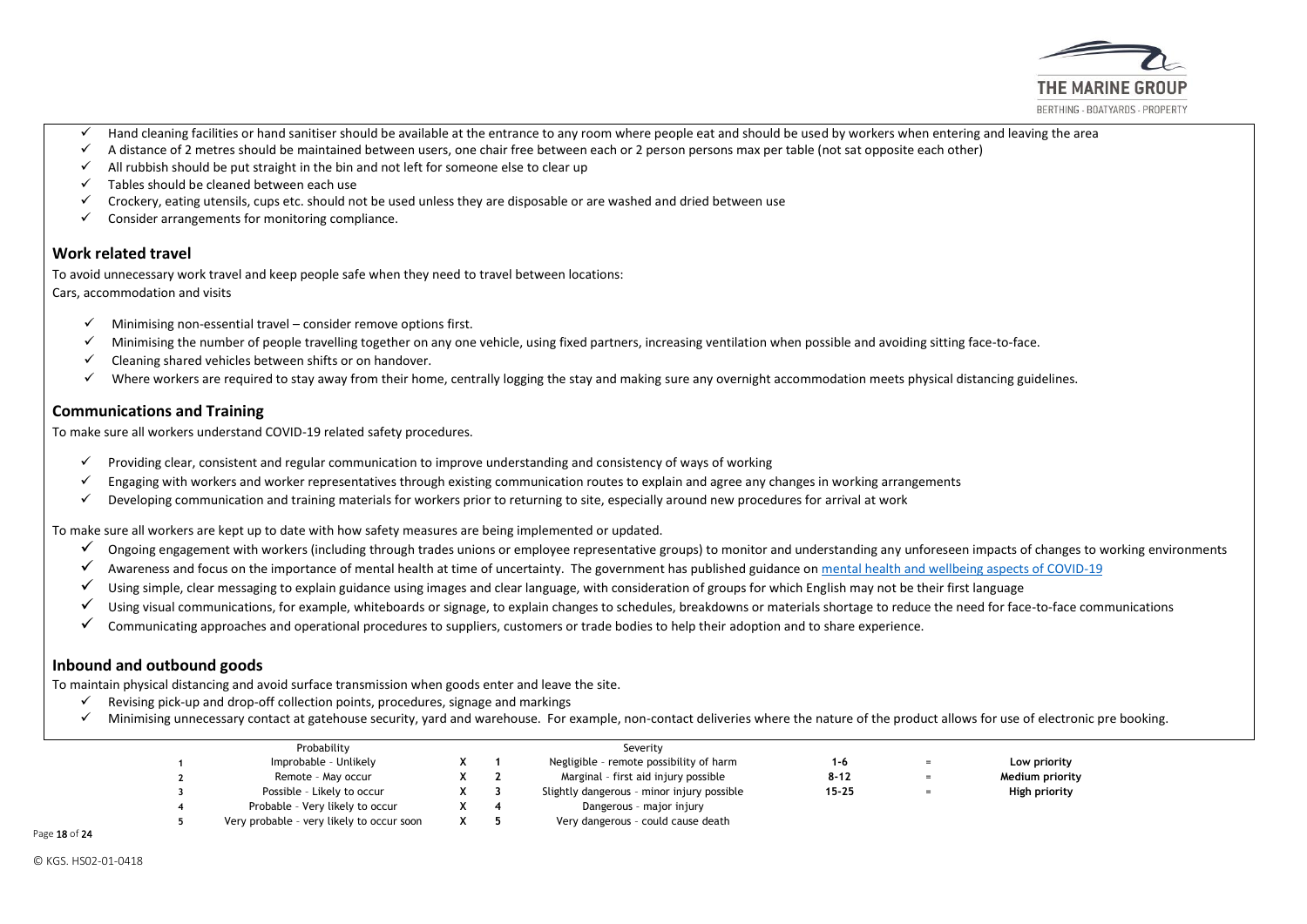

- ✓ Considering methods to reduce frequency of deliveries, for example by ordering larger quantities less often.
- Where possible and safe, having single workers loads or unload vehicles.
- $\checkmark$  Where possible, suing the same pairs of people for loads where more than one is needed  $\checkmark$  Enabling drivers to access welfare facilities where required, consistent with other guidance
- Enabling drivers to access welfare facilities where required, consistent with other guidance
- $\checkmark$  Encouraging drivers to stay in their vehicles where this does not compromise their safety and existing safe working practice, such as preventing drive-aways.

|  | Probability                               |  | Severity                                   |           |     |                 |  |
|--|-------------------------------------------|--|--------------------------------------------|-----------|-----|-----------------|--|
|  | Improbable - Unlikely                     |  | Negligible - remote possibility of harm    | $1 - 6$   | $=$ | Low priority    |  |
|  | Remote - May occur                        |  | Marginal - first aid injury possible       | $8 - 12$  | $=$ | Medium priority |  |
|  | Possible - Likely to occur                |  | Slightly dangerous - minor injury possible | $15 - 25$ | $=$ | High priority   |  |
|  | Probable - Very likely to occur           |  | Dangerous - major injury                   |           |     |                 |  |
|  | Very probable - very likely to occur soon |  | Very dangerous - could cause death         |           |     |                 |  |

Page 19 of 24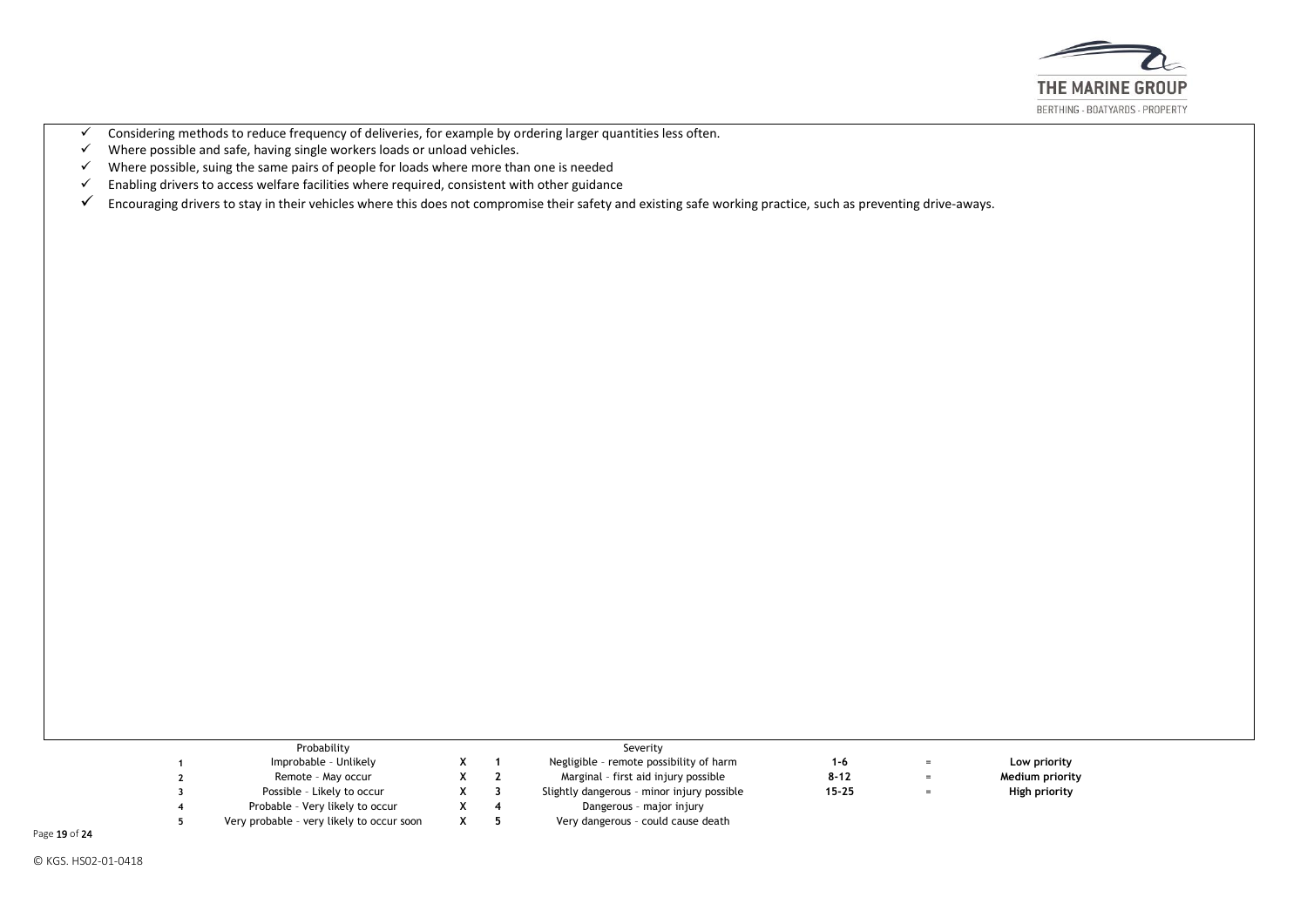

## **PPE**

Where you are already using PPE in your work activity to protect against non-COVID-19 risks, you should continue to do so. Workplaces should not encourage the precautionary use of extra PPE to protect against COVID-19 outside clinical settings or when responding to a suspected or confirmed case of COVID-19. Unless you are in situation where the risk of COVID-19 transmission is very high, your risk assessment should reflect the fact that the role of PPE in providing additional protection is extremely limited. However, if your risk assessment does show that PPE is required, then you must provide this PPE free of charge to workers who need it. Any PPE provided must be properly fitted.

There are some circumstances where wearing a face covering may be marginally beneficial as a precautionary measure. The evidence suggests that wearing a face covering does not protect you, but it may protect others if you are infected but have not developed symptoms. A face covering can be very simple and may be work in enclosed spaces where physical distancing isn't possible. It just needs to cover your mouth and nose. It is not the same as a face mask, such as the surgical masks or respirators used by health care workers. Similarly, face coverings are not the same as the PPE used to manage risks like dust and spray in an industrial context. Supplies of PPE, including face masks, must continue to be reserved for those who need them to protect against risks in their workplace, such as health and care workers, and those in industrial settings like those exposed to dust hazards. It is important to know that the evidence of the benefit of using a face covering to protect other is weak and the effect is likely to be small, therefore face coverings are not a replacement for the other ways of managing risk, including minimising time spent in contact, using fixed teams and partnering for close-up work, and increasing hand and surface washing. These other measures remain the best ways of managing risk in the workplace and government would therefore not expect to see employers replying on face coverings as risk management for the purpose of their health and safety assessments.

Wearing a face covering is optional and is not required by law, including in the workplace. If you choose to wear one, it is important to use face coverings properly and wash your hands before putting them on and taking them off.

Employers should support their workers in using face coverings if they choose to wear one. This means telling workers:<br>V Wash your hands thoroughly with soan and water for 20 seconds or use hand sanitiser before putting a

- Wash your hands thoroughly with soap and water for 20 seconds or use hand sanitiser before putting a face covering on, and after removing it
- $\checkmark$  When wearing a face covering, avoid touching your face or face covering, as you could contaminate them with germs from your hands.
- $\checkmark$  Change your face covering if it becomes damp or if you have touched it.
- $\checkmark$  Continue to wash your hands regularly
- $\checkmark$  Change and wash your face covering daily
- ✓ If the material is washable, wash in line with manufacturer's instructions. If it is not washable, dispose of it carefully in your usual waste
- $\checkmark$  Practice physical distancing

You can make face-coverings at home and can find more guidance on how to do this safely on the government website. GOV.UK

## **[Face Masks: face fit test](https://www.hse.gov.uk/news/face-mask-ppe-rpe-coronavirus.htm)**

Tight-fitting respirators (such as disposable FFP3 masks and reusable half masks) rely on having a good seal with the wearer's face. Where masks are provided for COSHH purposes a face fit test should be carried out to ensure the respiratory protective equipment (RPE) can protect the wearer.

To ensure you put on tight-fitting RPE correctly, use a mirror or ask a colleague. Fit-testers should follo[w government advice on physical](https://www.gov.uk/government/publications/covid-19-guidance-on-social-distancing-and-for-vulnerable-people/guidance-on-social-distancing-for-everyone-in-the-uk-and-protecting-older-people-and-vulnerable-adults) distancing, as they can make observations from this distance and deliver any instructions verbally.

| Probability |                                           |  |  | Severity                                   |           |     |                 |
|-------------|-------------------------------------------|--|--|--------------------------------------------|-----------|-----|-----------------|
|             | Improbable - Unlikely                     |  |  | Negligible - remote possibility of harm    | 1-6       | $=$ | Low priority    |
|             | Remote - May occur                        |  |  | Marginal - first aid injury possible       | $8 - 12$  | $=$ | Medium priority |
|             | Possible - Likely to occur                |  |  | Slightly dangerous - minor injury possible | $15 - 25$ | $=$ | High priority   |
|             | Probable - Very likely to occur           |  |  | Dangerous - major injury                   |           |     |                 |
|             | Very probable - very likely to occur soon |  |  | Very dangerous - could cause death         |           |     |                 |

Page 20 of 24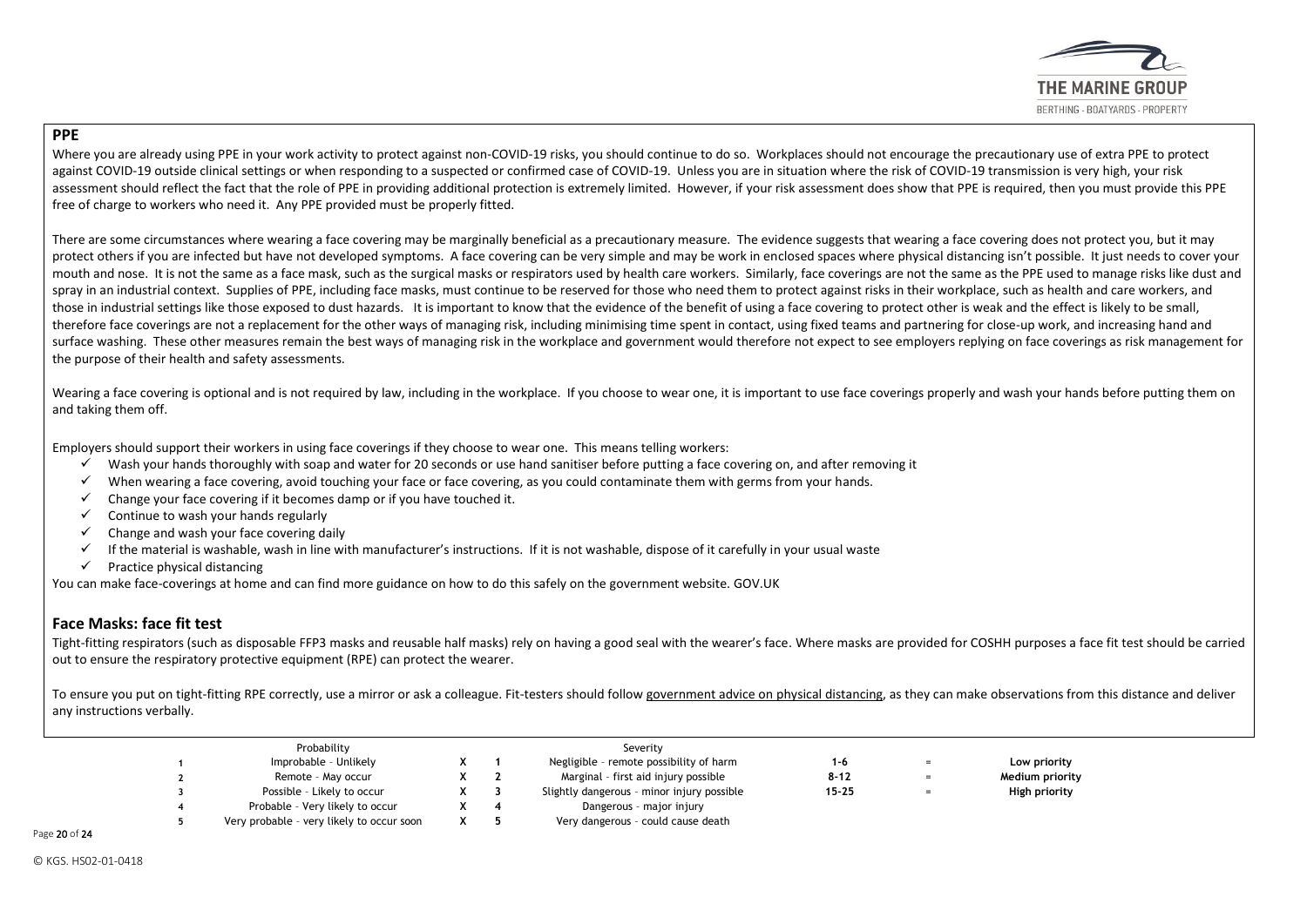

## **[First Aid and Emergency Service Response](https://www.hse.gov.uk/news/first-aid-certificate-coronavirus.htm) and other incidents**

In an emergency, for example, an accident or fire, people do not have to stay 2 metre apart if it would be unsafe.

People involved in the provision of assistance to others should pay particular attention to sanitation measures immediate afterwards including washing hands.

The primary responsibility is to preserve life and first aid should be administered if required and until the emergency services attend.

If first aid cover for your business is reduced because of coronavirus or you can't get the first aid training you need, there are some things you can do so that you still comply with the law.

You should review your first aid needs assessment and decide if you can still provide the cover needed for the workers that are present and the activities that they are doing.

- $\checkmark$  When planning site activities, the provision of adequate first aid resources must be agreed between the relevant parties on site
- $\checkmark$  Emergency plans including contact details should be kept up to date
- $\checkmark$  Consideration must also be given to potential delays in emergency services response, due to the current pressure on resources
- $\checkmark$  Consider preventing or rescheduling high-risk work or providing additional competent first aid or trauma resources.
- $\checkmark$  Keep enough first aid cover; If there are fewer people coming into your workplace it may still be safe to operate with reduced first aid cover. You could also stop higher risk activities

#### **Cleaning**

To keep the workplace clean and prevent transmission by touching contaminated surfaces, particularly in communal areas and at touch points including:

- $\checkmark$  Frequent cleaning of work areas and equipment between uses, using your usual cleaning products
- $\checkmark$  Frequent cleaning of objects and surfaces that are touched regularly, such as door handles and keyboards, and making sure there are adequate disposal arrangements
- $\checkmark$  Clearing workspaces and removing waste and belonging from the work area at the end of a shift
- $\checkmark$  Limiting or restricting use of high-touch items and equipment's, for example, printers or whiteboards
- $\checkmark$  If you are cleaning after a known or suspected case of COVID-19 then you should refer to the [specific guidance](https://www.gov.uk/government/publications/covid-19-decontamination-in-non-healthcare-settings/covid-19-decontamination-in-non-healthcare-settings)
- $\checkmark$  Taps and washing facilities
- ✓ Toilet flush and seats
- $\checkmark$  Door handles and push plates
- $\checkmark$  Handrails on staircases and corridors
- $\checkmark$  Lift and hoist controls
- ✓ Machinery and equipment controls
- ✓ All areas used for eating must be thoroughly cleaned at the end of each break and shift, including chairs, door handles, vending machines and payment devices.
- $\checkmark$  Telephone equipment
- $\checkmark$  Keyboards, photocopiers and other office equipment
- $\checkmark$  Rubbish collection and storage points should be increased and emptied regularly throughout and at the end of each day.
- $\checkmark$  Staff received clear/concise communication / TBT in respect of cleanliness routines consistent with Government guidelines.

| Probability                               |  | Severity                                   |           |     |                 |  |
|-------------------------------------------|--|--------------------------------------------|-----------|-----|-----------------|--|
| Improbable - Unlikely                     |  | Negligible - remote possibility of harm    | 1-6       | $=$ | Low priority    |  |
| Remote - May occur                        |  | Marginal - first aid injury possible       | $8 - 12$  | $=$ | Medium priority |  |
| Possible - Likely to occur                |  | Slightly dangerous - minor injury possible | $15 - 25$ | $=$ | High priority   |  |
| Probable - Very likely to occur           |  | Dangerous - major injury                   |           |     |                 |  |
| Very probable - very likely to occur soon |  | Very dangerous - could cause death         |           |     |                 |  |

Page 21 of 24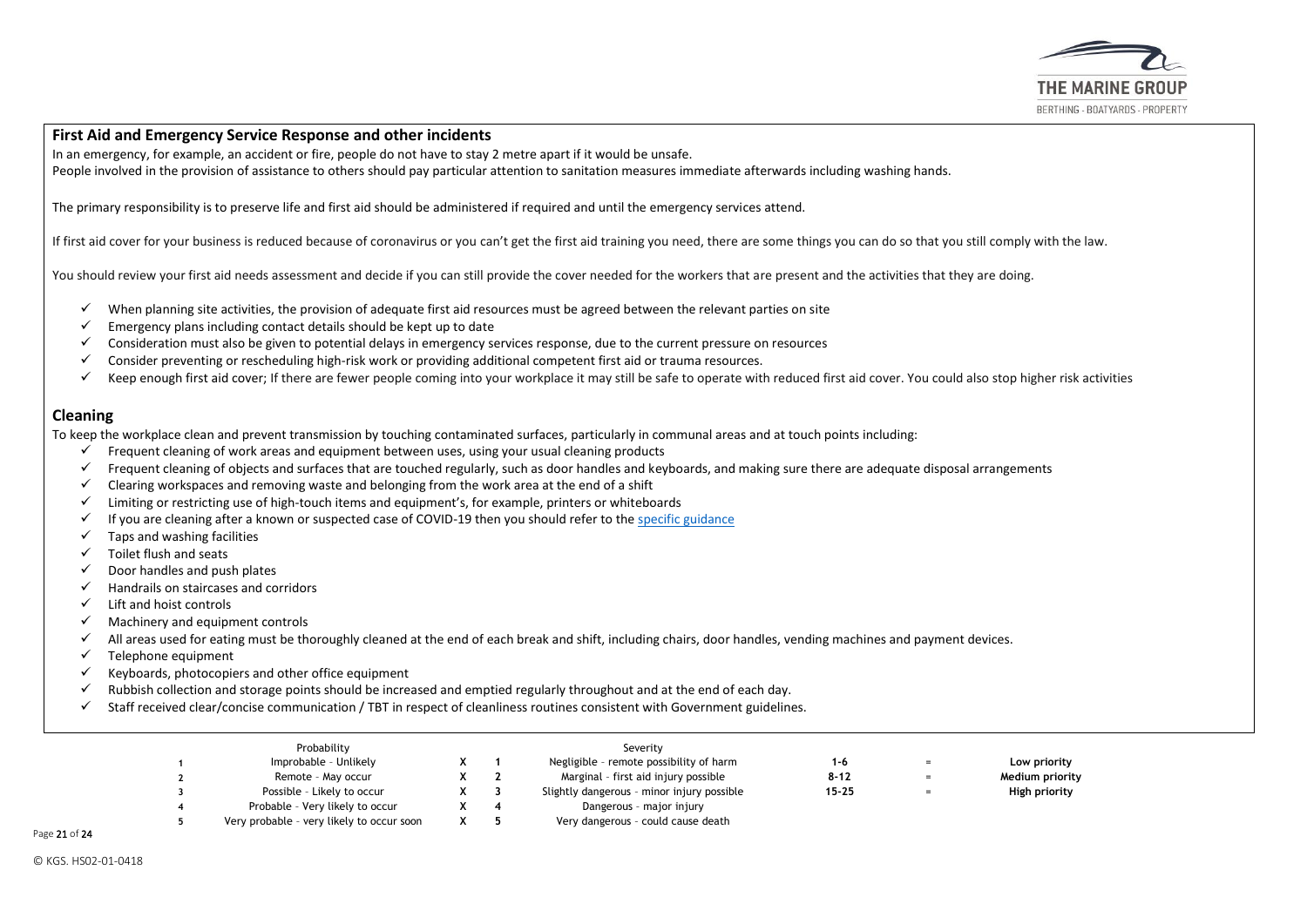

#### **[Drivers/ deliveries](https://www.hse.gov.uk/news/drivers-transport-delivery-coronavirus.htm)**

- $\checkmark$  All drivers must have access to welfare facilities in the premises they visit as part of their work.
- $\checkmark$  Preventing access to drivers to use welfare facilities when they deliver is against the law, equally it's not the sensible thing to do.
- ✓ Those who already provide reasonable access to toilets and handwashing facilities should continue to do so.
- $\checkmark$  With the latest advice for hands to be washed regularly, failure to allow access to welfare facilities may increase the risk of the COVID-19 infection spreading

#### **Waste**

#### **[Exceeding waste storage limits at permitted sites because of COVID-19.](https://www.gov.uk/government/publications/exceeding-waste-storage-limits-at-permitted-sites-because-of-covid-19-rps-c2/exceeding-waste-storage-limits-at-permitted-sites-because-of-covid-19-rps-c2#contact)**

When you can temporarily store more waste than your permit allows during the coronavirus (COVID-19) outbreak. You must usually comply with the waste storage limits in your environmental permit. However, this COVID-19 regulatory position statements (RPS) allows you to temporarily exceed those limits if you cannot remove waste from your site because of COVID-19 restrictions.

- $\checkmark$  The COVID-19 RPS does not apply to radioactive waste or to mobile plant.
- $\checkmark$  You must notify the Environment Agency by email before using COVID-19 RPS

## **Sharing the results of your risk assessment**

You should share the results of your risk assessment with your workforce. If possible, you should consider publishing the results on your website (and the government would expect all employers with over 50 workers to do so). Below you will find a notice you should displace in your workplace to show you have followed this guidance.



Page 22 of 24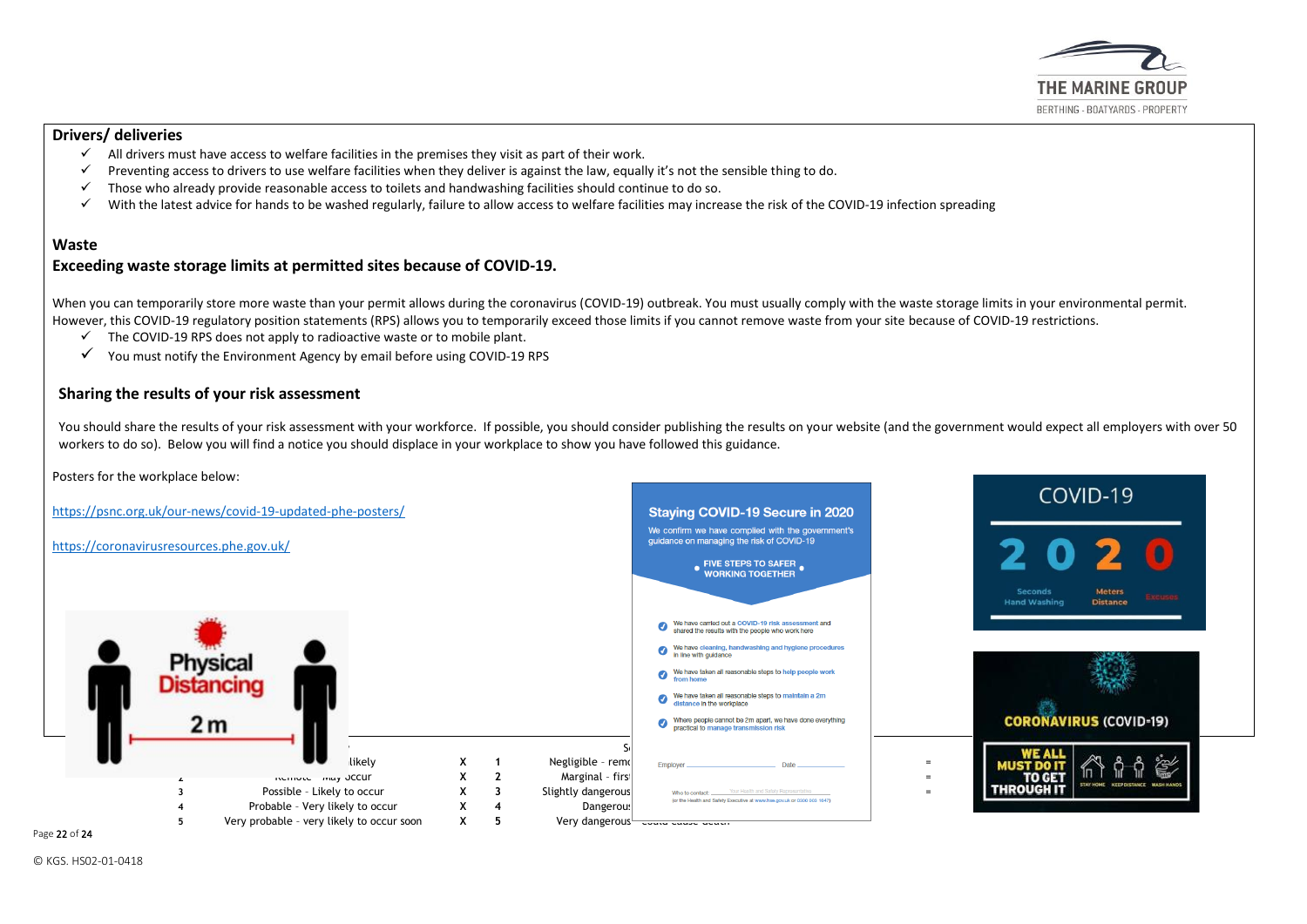

| $\overline{\phantom{0}}$<br>-<br>S<br>o<br>Б<br>ں<br>င္က<br>$\mathbf{r}$<br>-<br>$\mathbf{a}$<br>ັ | See above |  |  |  |  |  |
|----------------------------------------------------------------------------------------------------|-----------|--|--|--|--|--|
|----------------------------------------------------------------------------------------------------|-----------|--|--|--|--|--|

| Probability                               |  | Severity                                   |          |          |                 |
|-------------------------------------------|--|--------------------------------------------|----------|----------|-----------------|
| Improbable - Unlikely                     |  | Negligible - remote possibility of harm    | 1-6      | $=$      | Low priority    |
| Remote - May occur                        |  | Marginal - first aid injury possible       | $8 - 12$ | $=$      | Medium priority |
| Possible - Likely to occur                |  | Slightly dangerous - minor injury possible | 15-25    | $\equiv$ | High priority   |
| Probable - Very likely to occur           |  | Dangerous - major injury                   |          |          |                 |
| Very probable - very likely to occur soon |  | Very dangerous - could cause death         |          |          |                 |

Page 23 of 24